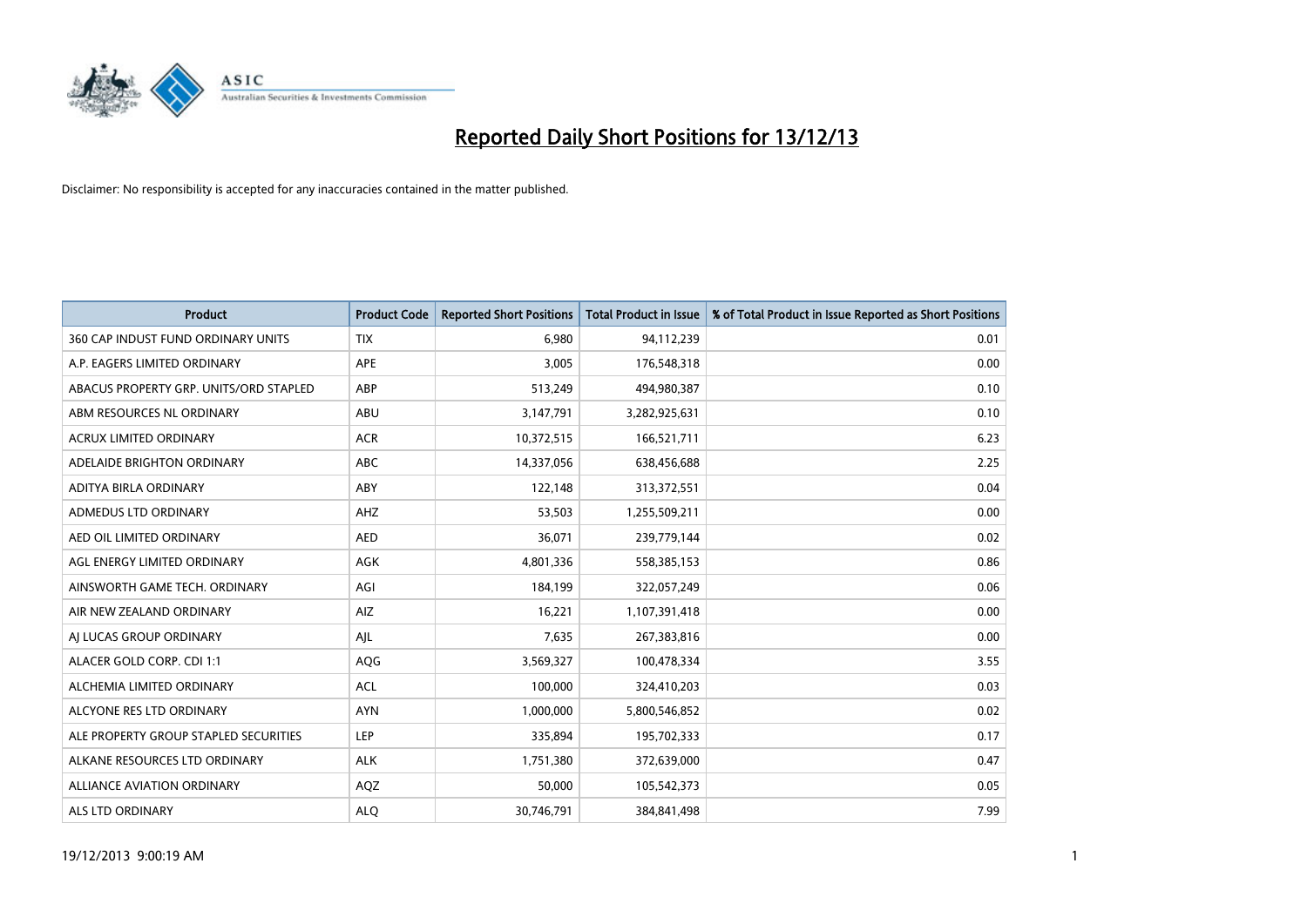

| <b>Product</b>                          | <b>Product Code</b> | <b>Reported Short Positions</b> | <b>Total Product in Issue</b> | % of Total Product in Issue Reported as Short Positions |
|-----------------------------------------|---------------------|---------------------------------|-------------------------------|---------------------------------------------------------|
| ALTIUM LIMITED ORDINARY                 | <b>ALU</b>          | 28,908                          | 112,857,012                   | 0.03                                                    |
| ALTONA MINING LTD ORDINARY              | <b>AOH</b>          | 480,521                         | 532,234,704                   | 0.09                                                    |
| ALUMINA LIMITED ORDINARY                | <b>AWC</b>          | 175,203,383                     | 2,806,225,615                 | 6.24                                                    |
| AMALGAMATED HOLDINGS ORDINARY           | <b>AHD</b>          | 58,349                          | 157,809,687                   | 0.04                                                    |
| AMCOM TELECOMM, ORDINARY                | <b>AMM</b>          | 1,587,954                       | 244,557,101                   | 0.65                                                    |
| AMCOR LIMITED ORDINARY                  | <b>AMC</b>          | 3,177,332                       | 1,206,684,923                 | 0.26                                                    |
| AMP LIMITED ORDINARY                    | AMP                 | 30,244,261                      | 2,957,737,964                 | 1.02                                                    |
| AMPELLA MINING ORDINARY                 | AMX                 | 340,644                         | 248,000,493                   | 0.14                                                    |
| ANSELL LIMITED ORDINARY                 | <b>ANN</b>          | 4,525,555                       | 148,896,387                   | 3.04                                                    |
| ANTARES ENERGY LTD ORDINARY             | AZZ                 | 184,205                         | 255,000,000                   | 0.07                                                    |
| ANZ BANKING GRP LTD ORDINARY            | ANZ                 | 8,817,456                       | 2,743,688,862                 | 0.32                                                    |
| APA GROUP STAPLED SECURITIES            | APA                 | 12,154,855                      | 835,750,807                   | 1.45                                                    |
| APN NEWS & MEDIA ORDINARY               | <b>APN</b>          | 15,575,604                      | 661,526,586                   | 2.35                                                    |
| AQUARIUS PLATINUM. ORDINARY             | <b>AOP</b>          | 6,699,323                       | 486,851,336                   | 1.38                                                    |
| AQUILA RESOURCES ORDINARY               | <b>AQA</b>          | 13,687,368                      | 411,804,442                   | 3.32                                                    |
| ARAFURA RESOURCE LTD ORDINARY           | ARU                 | 46,367                          | 441,270,644                   | 0.01                                                    |
| ARB CORPORATION ORDINARY                | ARP                 | 1,784,214                       | 72,481,302                    | 2.46                                                    |
| ARDENT LEISURE GROUP STAPLED SECURITIES | AAD                 | 1,767,760                       | 405,055,708                   | 0.44                                                    |
| ARENA GROUP STAPLED UNITS DEF           | <b>ARFDA</b>        | 5,161                           | 233,362,597                   | 0.00                                                    |
| ARISTOCRAT LEISURE ORDINARY             | ALL                 | 8,029,406                       | 551,418,047                   | 1.46                                                    |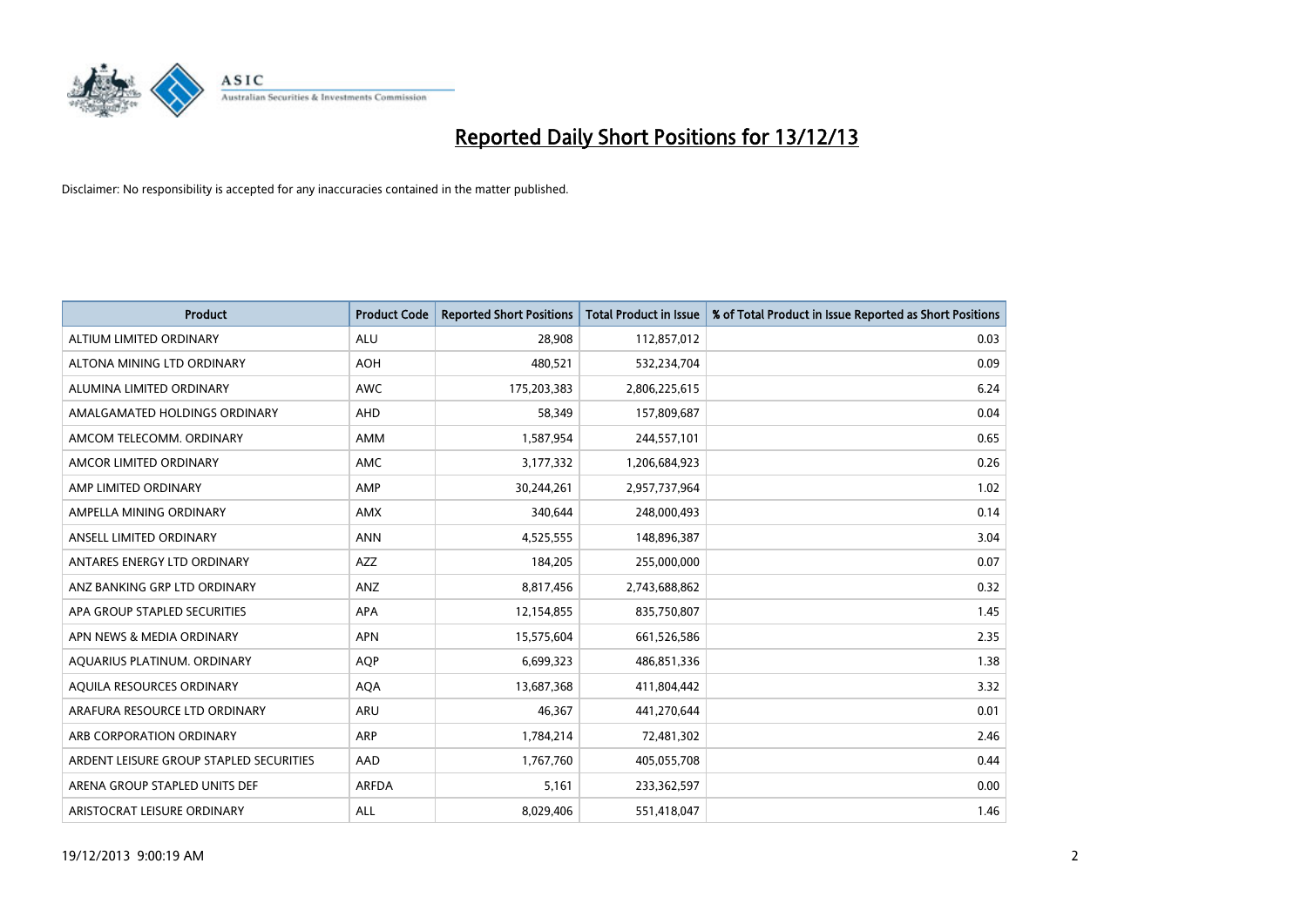

| <b>Product</b>                            | <b>Product Code</b> | <b>Reported Short Positions</b> | <b>Total Product in Issue</b> | % of Total Product in Issue Reported as Short Positions |
|-------------------------------------------|---------------------|---------------------------------|-------------------------------|---------------------------------------------------------|
| ARRIUM LTD ORDINARY                       | ARI                 | 20,672,190                      | 1,361,469,008                 | 1.52                                                    |
| ASCIANO LIMITED ORDINARY                  | <b>AIO</b>          | 7,270,224                       | 975,385,664                   | 0.75                                                    |
| ASG GROUP LIMITED ORDINARY                | <b>ASZ</b>          | 1,008,438                       | 206,720,839                   | 0.49                                                    |
| ASPEN GROUP ORD/UNITS STAPLED             | APZ                 | 116,277                         | 119,946,366                   | 0.10                                                    |
| ASTRO JAP PROP GROUP STAPLED US PROHIBIT. | AJA                 | 45,487                          | 67,211,752                    | 0.07                                                    |
| ASX LIMITED ORDINARY                      | ASX                 | 3,097,288                       | 193,595,162                   | 1.60                                                    |
| ATLANTIC LIMITED ORDINARY                 | ATI                 | 50,000                          | 154,757,339                   | 0.03                                                    |
| ATLAS IRON LIMITED ORDINARY               | <b>AGO</b>          | 68,699,887                      | 915,496,158                   | 7.50                                                    |
| AUCKLAND INTERNATION ORDINARY             | <b>AIA</b>          | 31,336                          | 1,322,564,489                 | 0.00                                                    |
| AURIZON HOLDINGS LTD ORDINARY             | AZI                 | 29,415,838                      | 2,137,284,503                 | 1.38                                                    |
| AURORA OIL & GAS ORDINARY                 | <b>AUT</b>          | 7,430,502                       | 448,785,778                   | 1.66                                                    |
| AUSDRILL LIMITED ORDINARY                 | ASL                 | 23,235,648                      | 312,277,224                   | 7.44                                                    |
| AUSENCO LIMITED ORDINARY                  | AAX                 | 2,923,307                       | 148,518,105                   | 1.97                                                    |
| <b>AUSTAL LIMITED ORDINARY</b>            | ASB                 | 574,327                         | 346,379,377                   | 0.17                                                    |
| AUSTBROKERS HOLDINGS ORDINARY             | <b>AUB</b>          | 3,296                           | 59,642,171                    | 0.01                                                    |
| AUSTIN ENGINEERING ORDINARY               | ANG                 | 480,638                         | 73,164,403                    | 0.66                                                    |
| AUSTRALAND PROPERTY STAPLED SECURITY      | <b>ALZ</b>          | 2,431,202                       | 578,324,670                   | 0.42                                                    |
| AUSTRALIAN AGRICULT. ORDINARY             | AAC                 | 4,175,954                       | 532,294,404                   | 0.78                                                    |
| <b>AUSTRALIAN EDUCATION UNITS</b>         | <b>AEU</b>          | 5,255                           | 194,690,418                   | 0.00                                                    |
| AUSTRALIAN INFR LTD ORDINARY              | <b>AIX</b>          | 703,608                         | 620,733,944                   | 0.11                                                    |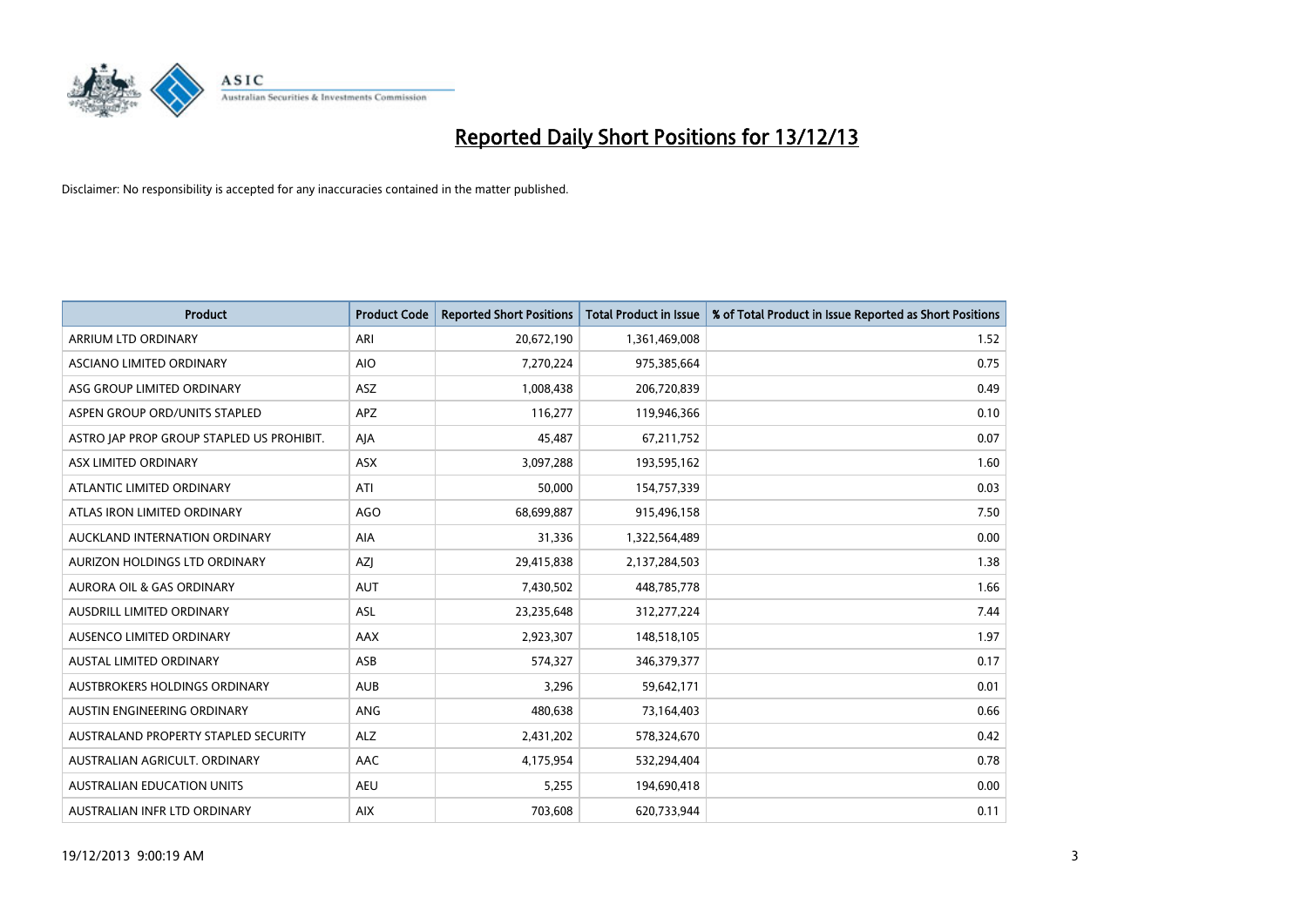

| <b>Product</b>                       | <b>Product Code</b> | <b>Reported Short Positions</b> | <b>Total Product in Issue</b> | % of Total Product in Issue Reported as Short Positions |
|--------------------------------------|---------------------|---------------------------------|-------------------------------|---------------------------------------------------------|
| AUSTRALIAN PHARM, ORDINARY           | API                 | 9,285,113                       | 488,115,883                   | 1.90                                                    |
| AUTOMOTIVE HOLDINGS ORDINARY         | <b>AHE</b>          | 480,984                         | 260,579,682                   | 0.18                                                    |
| AVEO GROUP STAPLED SECURITIES        | <b>AOG</b>          | 15,924,779                      | 500,111,460                   | 3.18                                                    |
| AVIENNINGS LIMITED ORDINARY          | <b>AVI</b>          | 69,999                          | 384,423,851                   | 0.02                                                    |
| AWE LIMITED ORDINARY                 | <b>AWE</b>          | 1,420,983                       | 522,116,985                   | 0.27                                                    |
| <b>AZONTO PET LTD ORDINARY</b>       | <b>APY</b>          | 41                              | 1,155,765,100                 | 0.00                                                    |
| <b>BANDANNA ENERGY ORDINARY</b>      | <b>BND</b>          | 18,701,823                      | 528,481,199                   | 3.54                                                    |
| BANK OF QUEENSLAND. ORDINARY         | <b>BOQ</b>          | 3,598,374                       | 322,566,581                   | 1.12                                                    |
| <b>BASE RES LIMITED ORDINARY</b>     | <b>BSE</b>          | 7,010,527                       | 561,840,029                   | 1.25                                                    |
| BATHURST RES NZ LTD ORDINARY         | <b>BRL</b>          | 19,804,394                      | 821,457,725                   | 2.41                                                    |
| BC IRON LIMITED ORDINARY             | <b>BCI</b>          | 72,435                          | 123,928,630                   | 0.06                                                    |
| BEACH ENERGY LIMITED ORDINARY        | <b>BPT</b>          | 19,804,093                      | 1,277,958,962                 | 1.55                                                    |
| BEADELL RESOURCE LTD ORDINARY        | <b>BDR</b>          | 33,829,153                      | 790,727,280                   | 4.28                                                    |
| <b>BEGA CHEESE LTD ORDINARY</b>      | <b>BGA</b>          | 89,146                          | 151,975,190                   | 0.06                                                    |
| BENDIGO AND ADELAIDE ORDINARY        | <b>BEN</b>          | 11,869,295                      | 409,977,183                   | 2.90                                                    |
| BENTHAM IMF LTD ORDINARY             | <b>IMF</b>          | 2,847,787                       | 155,147,048                   | 1.84                                                    |
| BERKELEY RESOURCES ORDINARY          | <b>BKY</b>          | 89,341                          | 179,393,323                   | 0.05                                                    |
| BETASHARES ASX RES ETF UNITS         | <b>ORE</b>          | 809,000                         | 3,020,814                     | 26.78                                                   |
| <b>BHP BILLITON LIMITED ORDINARY</b> | <b>BHP</b>          | 5,399,085                       | 3,211,691,105                 | 0.17                                                    |
| <b>BILLABONG ORDINARY</b>            | <b>BBG</b>          | 16,421,157                      | 478,944,292                   | 3.43                                                    |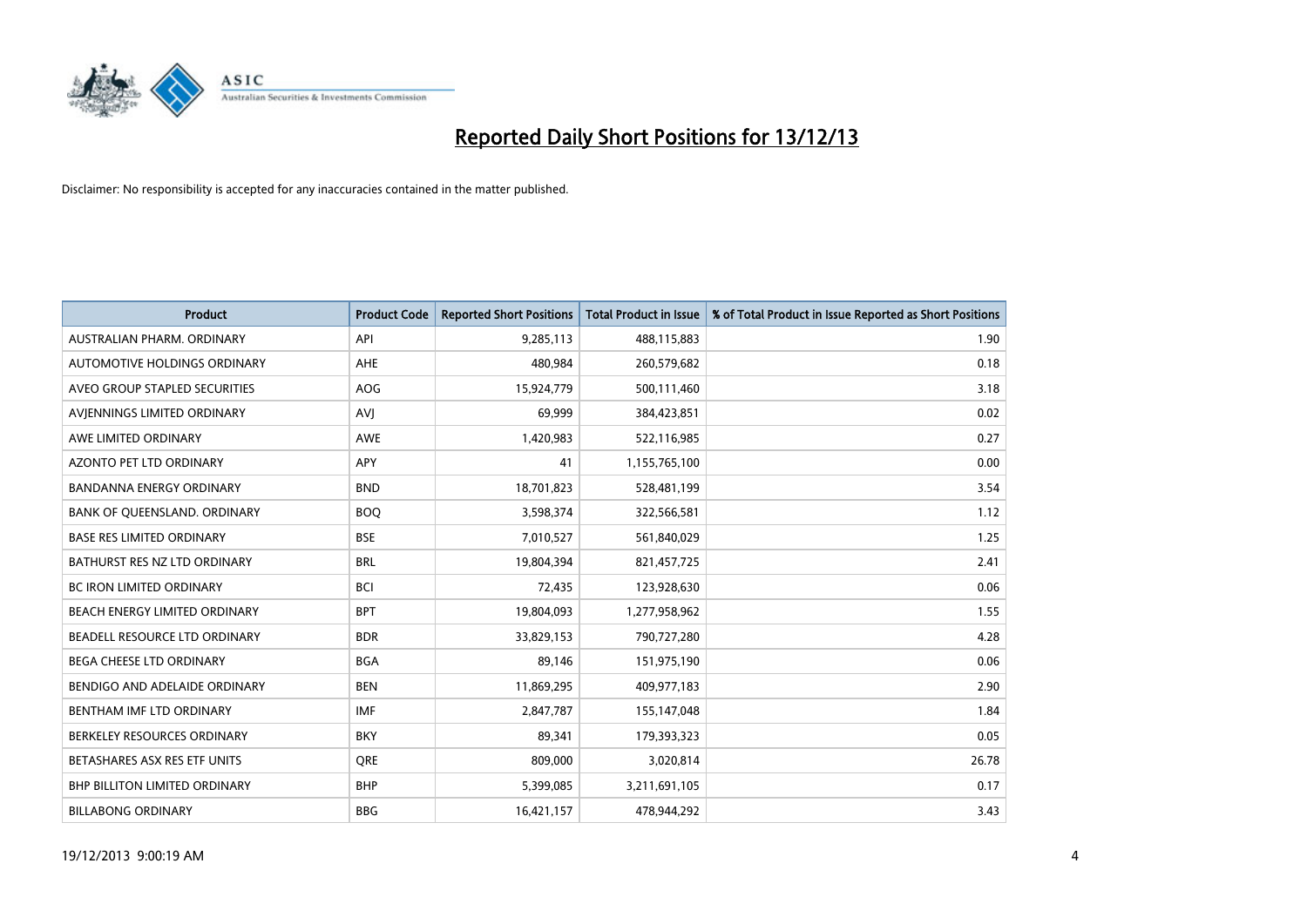

| <b>Product</b>                                | <b>Product Code</b> | <b>Reported Short Positions</b> | <b>Total Product in Issue</b> | % of Total Product in Issue Reported as Short Positions |
|-----------------------------------------------|---------------------|---------------------------------|-------------------------------|---------------------------------------------------------|
| <b>BIONOMICS LIMITED ORDINARY</b>             | <b>BNO</b>          | 239,955                         | 412,193,567                   | 0.06                                                    |
| BLACKMORES LIMITED ORDINARY                   | <b>BKL</b>          | 21,386                          | 17,046,024                    | 0.13                                                    |
| <b>BLACKTHORN RESOURCES ORD US PROHIBITED</b> | <b>BTR</b>          | 839,529                         | 164,285,950                   | 0.51                                                    |
| <b>BLUESCOPE STEEL LTD ORDINARY</b>           | <b>BSL</b>          | 6,066,888                       | 558,733,728                   | 1.09                                                    |
| <b>BOART LONGYEAR ORDINARY</b>                | <b>BLY</b>          | 35,482,483                      | 461,163,412                   | 7.69                                                    |
| <b>BOOM LOGISTICS ORDINARY</b>                | <b>BOL</b>          | 249,999                         | 474,868,764                   | 0.05                                                    |
| <b>BORAL LIMITED, ORDINARY</b>                | <b>BLD</b>          | 47,607,156                      | 778,739,826                   | 6.11                                                    |
| <b>BRADKEN LIMITED ORDINARY</b>               | <b>BKN</b>          | 19,919,961                      | 169,240,662                   | 11.77                                                   |
| <b>BRAMBLES LIMITED ORDINARY</b>              | <b>BXB</b>          | 1,869,694                       | 1,561,479,390                 | 0.12                                                    |
| <b>BREVILLE GROUP LTD ORDINARY</b>            | <b>BRG</b>          | 2,761,445                       | 130,095,322                   | 2.12                                                    |
| <b>BRICKWORKS LIMITED ORDINARY</b>            | <b>BKW</b>          | 139,111                         | 148,038,996                   | 0.09                                                    |
| <b>BUCCANEER ENERGY LTD ORDINARY</b>          | <b>BCC</b>          | 1,864,833                       | 2,408,671,956                 | 0.08                                                    |
| <b>BURU ENERGY ORDINARY</b>                   | <b>BRU</b>          | 14,489,370                      | 298,365,707                   | 4.86                                                    |
| <b>BWP TRUST ORDINARY UNITS</b>               | <b>BWP</b>          | 3,058,711                       | 627,165,919                   | 0.49                                                    |
| <b>CABCHARGE AUSTRALIA ORDINARY</b>           | CAB                 | 16,039,116                      | 120,430,683                   | 13.32                                                   |
| CALTEX AUSTRALIA ORDINARY                     | <b>CTX</b>          | 1,842,016                       | 270,000,000                   | 0.68                                                    |
| CAPE LAMBERT RES LTD ORDINARY                 | <b>CFE</b>          | 19,764                          | 669,241,942                   | 0.00                                                    |
| <b>CARBON ENERGY ORDINARY</b>                 | <b>CNX</b>          | 6,799                           | 1,250,097,524                 | 0.00                                                    |
| <b>CARDNO LIMITED ORDINARY</b>                | CDD                 | 7,174,229                       | 146, 107, 042                 | 4.91                                                    |
| <b>CARINDALE PROPERTY UNIT</b>                | <b>CDP</b>          |                                 | 70,000,000                    | 0.00                                                    |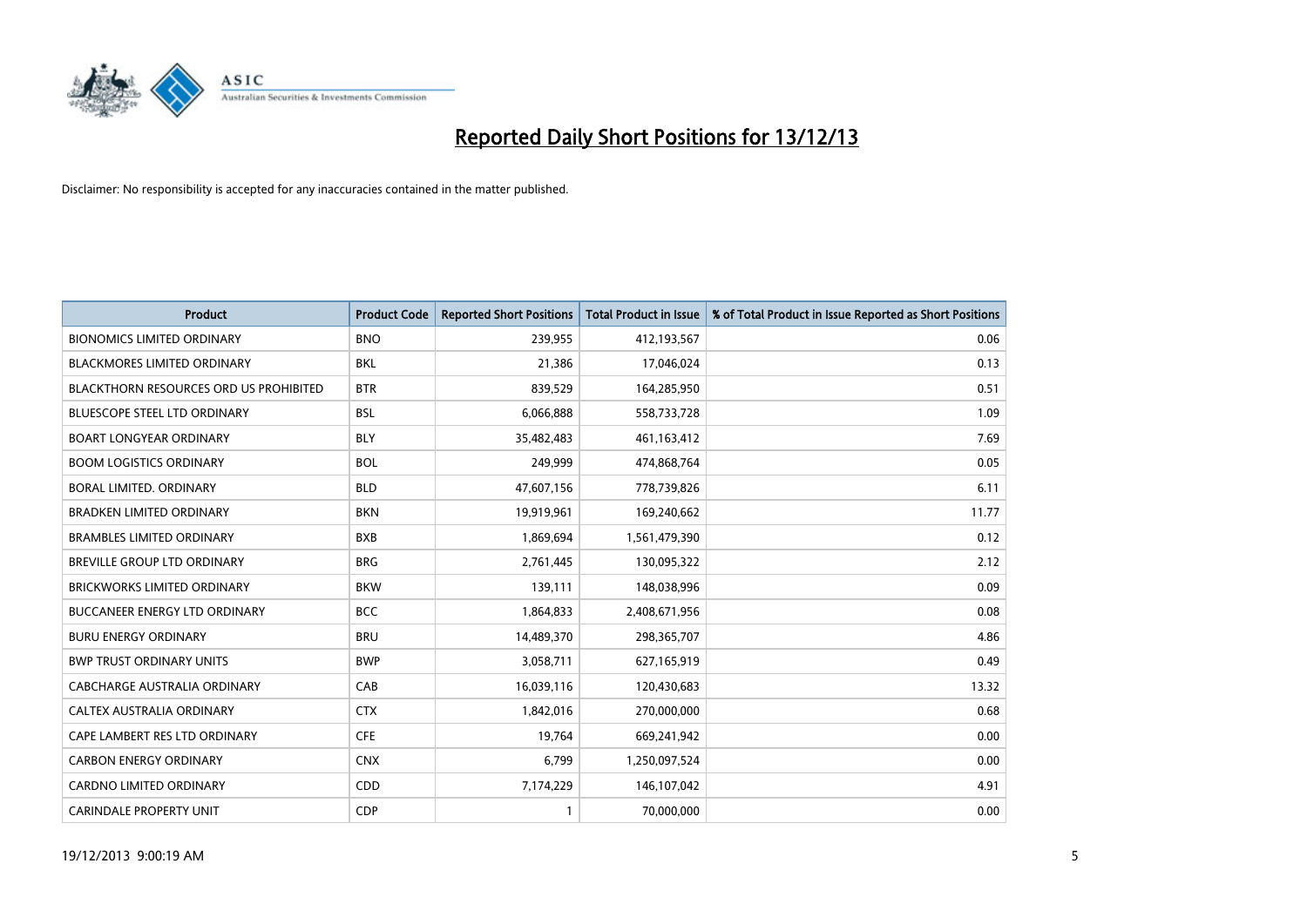

| <b>Product</b>                          | <b>Product Code</b> | <b>Reported Short Positions</b> | <b>Total Product in Issue</b> | % of Total Product in Issue Reported as Short Positions |
|-----------------------------------------|---------------------|---------------------------------|-------------------------------|---------------------------------------------------------|
| CARNARVON PETROLEUM ORDINARY            | <b>CVN</b>          | 734                             | 937,796,875                   | 0.00                                                    |
| CARSALES.COM LTD ORDINARY               | <b>CRZ</b>          | 3,642,507                       | 237,763,965                   | 1.53                                                    |
| <b>CASH CONVERTERS ORDINARY</b>         | CCV                 | 7,020,729                       | 426,302,767                   | 1.65                                                    |
| CEDAR WOODS PROP. ORDINARY              | <b>CWP</b>          | 6,662                           | 73,732,683                    | 0.01                                                    |
| CENTRAL PETROLEUM ORDINARY              | <b>CTP</b>          | 445,941                         | 309,218,273                   | 0.14                                                    |
| <b>CERAMIC FUEL CELLS ORDINARY</b>      | <b>CFU</b>          | 991,102                         | 1,601,287,414                 | 0.06                                                    |
| CFS RETAIL TRUST GRP STAPLED SECURITIES | <b>CFX</b>          | 94,829,080                      | 2,858,286,690                 | 3.32                                                    |
| CHALLENGER DIV.PRO. STAPLED UNITS       | <b>CDI</b>          | 119,919                         | 214,101,013                   | 0.06                                                    |
| <b>CHALLENGER LIMITED ORDINARY</b>      | <b>CGF</b>          | 542,137                         | 530,862,585                   | 0.10                                                    |
| CHARTER HALL GROUP STAPLED US PROHIBIT. | <b>CHC</b>          | 217,189                         | 309,118,171                   | 0.07                                                    |
| <b>CHARTER HALL RETAIL UNITS</b>        | <b>CQR</b>          | 10,654,277                      | 362,896,512                   | 2.94                                                    |
| <b>CHORUS LIMITED ORDINARY</b>          | <b>CNU</b>          | 2,952,587                       | 396,369,767                   | 0.74                                                    |
| CITIGOLD CORP LTD ORDINARY              | <b>CTO</b>          | 153,427                         | 1,352,907,765                 | 0.01                                                    |
| COAL OF AFRICA LTD ORDINARY             | <b>CZA</b>          | 426                             | 1,048,368,613                 | 0.00                                                    |
| <b>COALSPUR MINES LTD ORDINARY</b>      | <b>CPL</b>          | 7,585,210                       | 641,394,435                   | 1.18                                                    |
| COCA-COLA AMATIL ORDINARY               | <b>CCL</b>          | 14,730,596                      | 763,590,249                   | 1.93                                                    |
| COCHLEAR LIMITED ORDINARY               | <b>COH</b>          | 8,704,170                       | 57,062,020                    | 15.25                                                   |
| <b>COCKATOO COAL ORDINARY</b>           | COK                 | 17,002,192                      | 886,294,158                   | 1.92                                                    |
| <b>CODAN LIMITED ORDINARY</b>           | <b>CDA</b>          | 795,448                         | 176,969,924                   | 0.45                                                    |
| COFFEY INTERNATIONAL ORDINARY           | <b>COF</b>          | 18,921                          | 255,833,165                   | 0.01                                                    |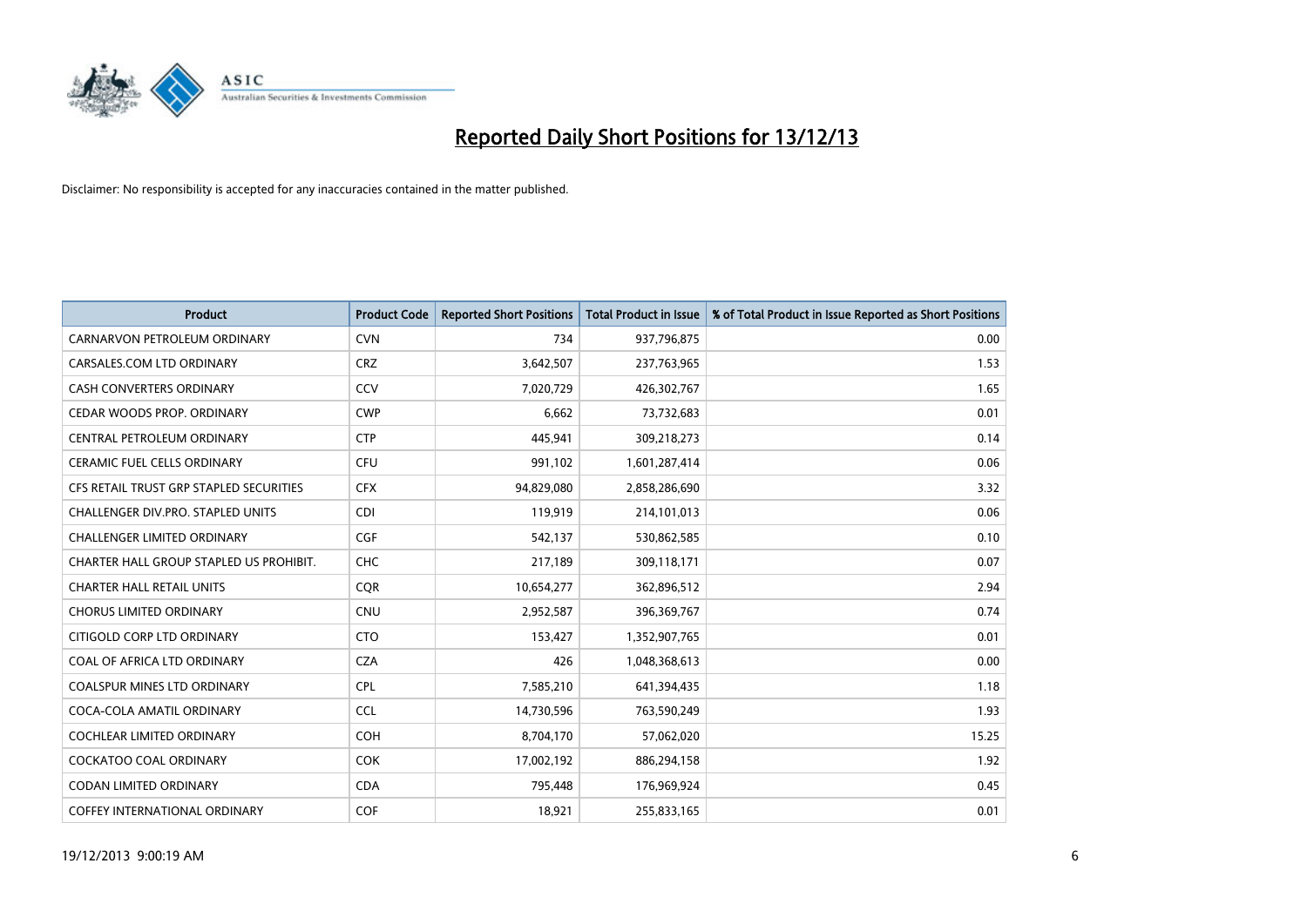

| <b>Product</b>                          | <b>Product Code</b> | <b>Reported Short Positions</b> | <b>Total Product in Issue</b> | % of Total Product in Issue Reported as Short Positions |
|-----------------------------------------|---------------------|---------------------------------|-------------------------------|---------------------------------------------------------|
| <b>COKAL LTD ORDINARY</b>               | <b>CKA</b>          | 103,470                         | 471,103,926                   | 0.02                                                    |
| <b>COLLECTION HOUSE ORDINARY</b>        | <b>CLH</b>          | 1,647,122                       | 128,969,148                   | 1.28                                                    |
| <b>COLLINS FOODS LTD ORDINARY</b>       | <b>CKF</b>          | 59,605                          | 93,000,003                    | 0.06                                                    |
| COMMONWEALTH BANK, ORDINARY             | <b>CBA</b>          | 5,753,613                       | 1,611,928,836                 | 0.36                                                    |
| <b>COMMONWEALTH PROP ORDINARY UNITS</b> | <b>CPA</b>          | 17,111,707                      | 2,347,003,413                 | 0.73                                                    |
| <b>COMPASS RESOURCES ORDINARY</b>       | <b>CMR</b>          | 7,472                           | 1,403,744,100                 | 0.00                                                    |
| <b>COMPUTERSHARE LTD ORDINARY</b>       | <b>CPU</b>          | 10,991,259                      | 556,203,079                   | 1.98                                                    |
| <b>COOPER ENERGY LTD ORDINARY</b>       | <b>COE</b>          | 501,129                         | 329,235,509                   | 0.15                                                    |
| <b>CORP TRAVEL LIMITED ORDINARY</b>     | <b>CTD</b>          | 387,092                         | 78,246,245                    | 0.49                                                    |
| CORP TRAVEL LIMITED RIGHTS 09-JAN-14    | <b>CTDR</b>         | 3,391                           | 11,592,036                    | 0.03                                                    |
| <b>CREDIT CORP GROUP ORDINARY</b>       | <b>CCP</b>          | 31,175                          | 46,131,882                    | 0.07                                                    |
| <b>CROMWELL PROP STAPLED SECURITIES</b> | <b>CMW</b>          | 15,669,153                      | 1,721,483,143                 | 0.91                                                    |
| <b>CROWE HORWATH AUS ORDINARY</b>       | <b>CRH</b>          | 784,211                         | 273,005,429                   | 0.29                                                    |
| <b>CROWN RESORTS LTD ORDINARY</b>       | <b>CWN</b>          | 1,216,007                       | 728,394,185                   | 0.17                                                    |
| <b>CSG LIMITED ORDINARY</b>             | CSV                 | 61,431                          | 278,973,075                   | 0.02                                                    |
| <b>CSL LIMITED ORDINARY</b>             | <b>CSL</b>          | 819,459                         | 486,869,449                   | 0.17                                                    |
| <b>CSR LIMITED ORDINARY</b>             | <b>CSR</b>          | 23,894,592                      | 506,000,315                   | 4.72                                                    |
| <b>CTI LOGISTICS ORDINARY</b>           | <b>CLX</b>          | 54                              | 65,004,633                    | 0.00                                                    |
| <b>CUDECO LIMITED ORDINARY</b>          | CDU                 | 9,012,983                       | 205,017,174                   | 4.40                                                    |
| DART ENERGY LTD ORDINARY                | <b>DTE</b>          | 4,967,400                       | 1,108,251,519                 | 0.45                                                    |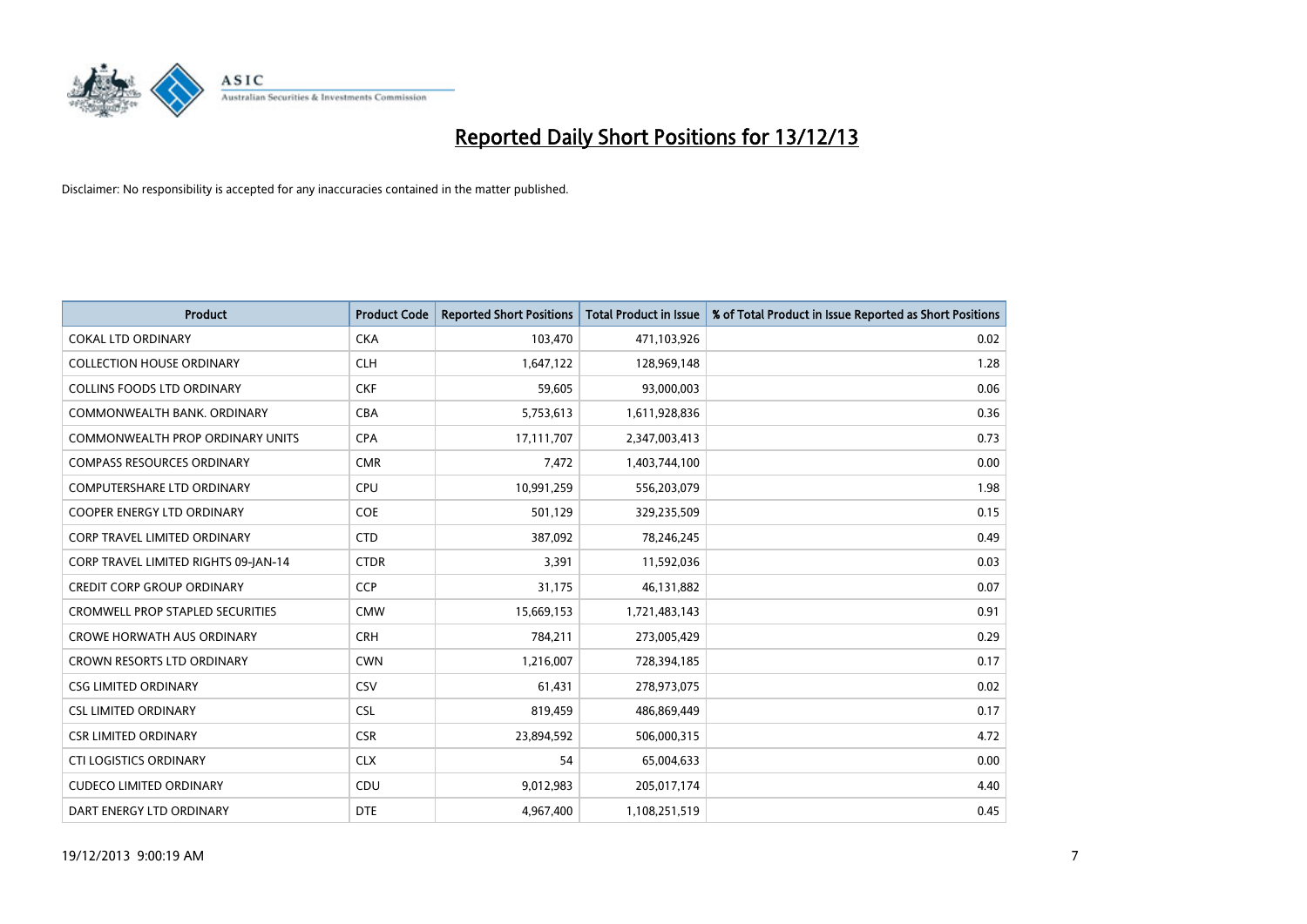

| <b>Product</b>                     | <b>Product Code</b> | <b>Reported Short Positions</b> | <b>Total Product in Issue</b> | % of Total Product in Issue Reported as Short Positions |
|------------------------------------|---------------------|---------------------------------|-------------------------------|---------------------------------------------------------|
| DATA#3 LIMITED ORDINARY            | <b>DTL</b>          | 681,598                         | 153,974,950                   | 0.44                                                    |
| DAVID JONES LIMITED ORDINARY       | <b>DIS</b>          | 40,748,773                      | 537,137,845                   | 7.59                                                    |
| DECMIL GROUP LIMITED ORDINARY      | <b>DCG</b>          | 3,145,312                       | 168,657,794                   | 1.86                                                    |
| DEEP YELLOW LIMITED ORDINARY       | <b>DYL</b>          | 100,002                         | 1,612,657,567                 | 0.01                                                    |
| DEVINE LIMITED ORDINARY            | <b>DVN</b>          | 70,482                          | 158,730,556                   | 0.04                                                    |
| DEXUS PROPERTY GROUP STAPLED UNITS | <b>DXS</b>          | 24,867,407                      | 4,628,228,426                 | 0.54                                                    |
| DICK SMITH HLDGS ORDINARY          | <b>DSH</b>          | 6,081,140                       | 236,511,364                   | 2.57                                                    |
| DISCOVERY METALS LTD ORDINARY      | <b>DML</b>          | 7,608,793                       | 560,034,418                   | 1.36                                                    |
| DOMINO PIZZA ENTERPR ORDINARY      | <b>DMP</b>          | 1,250,533                       | 85,915,713                    | 1.46                                                    |
| DONACO INTERNATIONAL ORDINARY      | <b>DNA</b>          | 70,000                          | 401,031,146                   | 0.02                                                    |
| DORAY MINERALS LTD ORDINARY        | <b>DRM</b>          | 28,921                          | 141,866,768                   | 0.02                                                    |
| DOWNER EDI LIMITED ORDINARY        | <b>DOW</b>          | 13,659,324                      | 434,734,970                   | 3.14                                                    |
| DRAGON MINING LTD ORDINARY         | <b>DRA</b>          | 50,000                          | 88,840,613                    | 0.06                                                    |
| DRILLSEARCH ENERGY ORDINARY        | <b>DLS</b>          | 11,191,524                      | 432,465,895                   | 2.59                                                    |
| DUET GROUP STAPLED US PROHIBIT.    | <b>DUE</b>          | 10,162,579                      | 1,237,195,531                 | 0.82                                                    |
| DULUXGROUP LIMITED ORDINARY        | <b>DLX</b>          | 355,496                         | 377,019,430                   | 0.09                                                    |
| <b>DWS LTD ORDINARY</b>            | <b>DWS</b>          | 638,281                         | 132,362,763                   | 0.48                                                    |
| ECHO ENTERTAINMENT ORDINARY        | <b>EGP</b>          | 18,187,608                      | 825,672,730                   | 2.20                                                    |
| <b>ELDERS LIMITED ORDINARY</b>     | <b>ELD</b>          | 19,886,311                      | 455,013,329                   | 4.37                                                    |
| ELEMENTAL MINERALS ORDINARY        | <b>ELM</b>          | 176,299                         | 303,263,391                   | 0.06                                                    |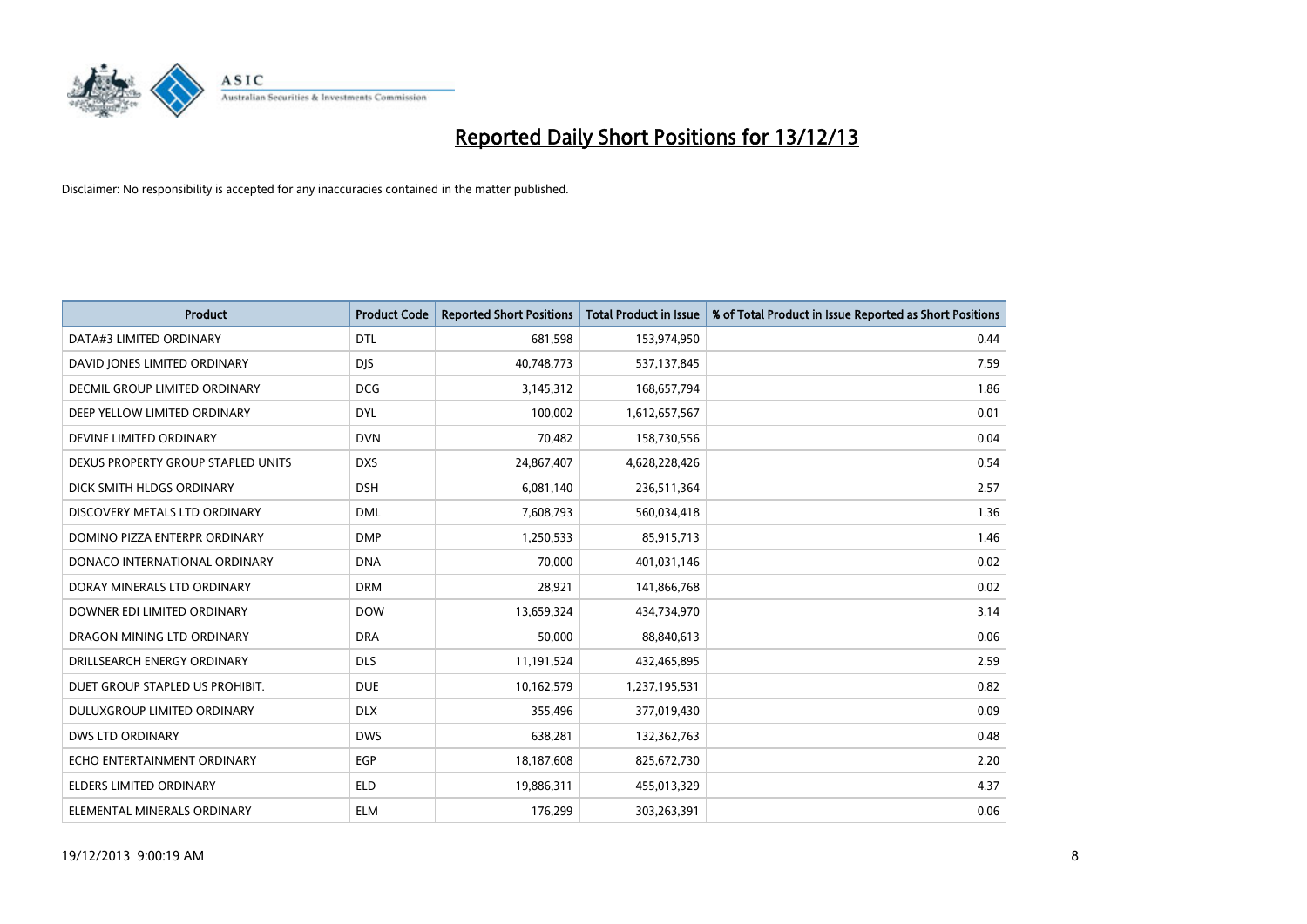

| <b>Product</b>                         | <b>Product Code</b> | <b>Reported Short Positions</b> | <b>Total Product in Issue</b> | % of Total Product in Issue Reported as Short Positions |
|----------------------------------------|---------------------|---------------------------------|-------------------------------|---------------------------------------------------------|
| <b>EMECO HOLDINGS ORDINARY</b>         | <b>EHL</b>          | 9,995,153                       | 599,675,707                   | 1.67                                                    |
| <b>ENDEAVOUR MIN CORP CDI 1:1</b>      | <b>EVR</b>          | 365,703                         | 82,293,359                    | 0.44                                                    |
| <b>ENERGY RESOURCES ORDINARY 'A'</b>   | <b>ERA</b>          | 11,201,349                      | 517,725,062                   | 2.16                                                    |
| <b>ENERGY WORLD CORPOR, ORDINARY</b>   | <b>EWC</b>          | 53,536,537                      | 1,734,166,672                 | 3.09                                                    |
| <b>ENVESTRA LIMITED ORDINARY</b>       | <b>ENV</b>          | 3,059,351                       | 1,796,808,474                 | 0.17                                                    |
| EQUATORIAL RES LTD ORDINARY            | EQX                 | 8                               | 122,185,353                   | 0.00                                                    |
| ERM POWER LIMITED ORDINARY             | <b>EPW</b>          | 3,870                           | 238,714,606                   | 0.00                                                    |
| ESERVGLOBAL LIMITED ORDINARY           | ESV                 | 7,713,636                       | 249,045,997                   | 3.10                                                    |
| ETHANE PIPELINE STAPLED SECURITIES     | <b>EPX</b>          | 2,388                           | 69,302,275                    | 0.00                                                    |
| EVOLUTION MINING LTD ORDINARY          | <b>EVN</b>          | 20,049,367                      | 708,652,367                   | 2.83                                                    |
| FAIRFAX MEDIA LTD ORDINARY             | <b>FXI</b>          | 257,903,147                     | 2,351,955,725                 | 10.97                                                   |
| <b>FANTASTIC HOLDINGS ORDINARY</b>     | FAN                 | 27,776                          | 103,068,398                   | 0.03                                                    |
| <b>FAR LTD ORDINARY</b>                | <b>FAR</b>          | 24,205,420                      | 2,499,846,742                 | 0.97                                                    |
| FEDERATION CNTRES ORD/UNIT STAPLED SEC | <b>FDC</b>          | 4,611,959                       | 1,427,641,565                 | 0.32                                                    |
| FINBAR GROUP LIMITED ORDINARY          | <b>FRI</b>          | 4,000                           | 220,847,184                   | 0.00                                                    |
| FISHER & PAYKEL H. ORDINARY            | <b>FPH</b>          | 1,756,187                       | 546,937,064                   | 0.32                                                    |
| FLEETWOOD CORP ORDINARY                | <b>FWD</b>          | 2,302,082                       | 60,522,619                    | 3.80                                                    |
| FLETCHER BUILDING ORDINARY             | <b>FBU</b>          | 1,140,240                       | 687,854,788                   | 0.17                                                    |
| FLEXIGROUP LIMITED ORDINARY            | <b>FXL</b>          | 371,372                         | 304,096,060                   | 0.12                                                    |
| FLIGHT CENTRE TRAVEL ORDINARY          | <b>FLT</b>          | 4,766,614                       | 100,534,001                   | 4.74                                                    |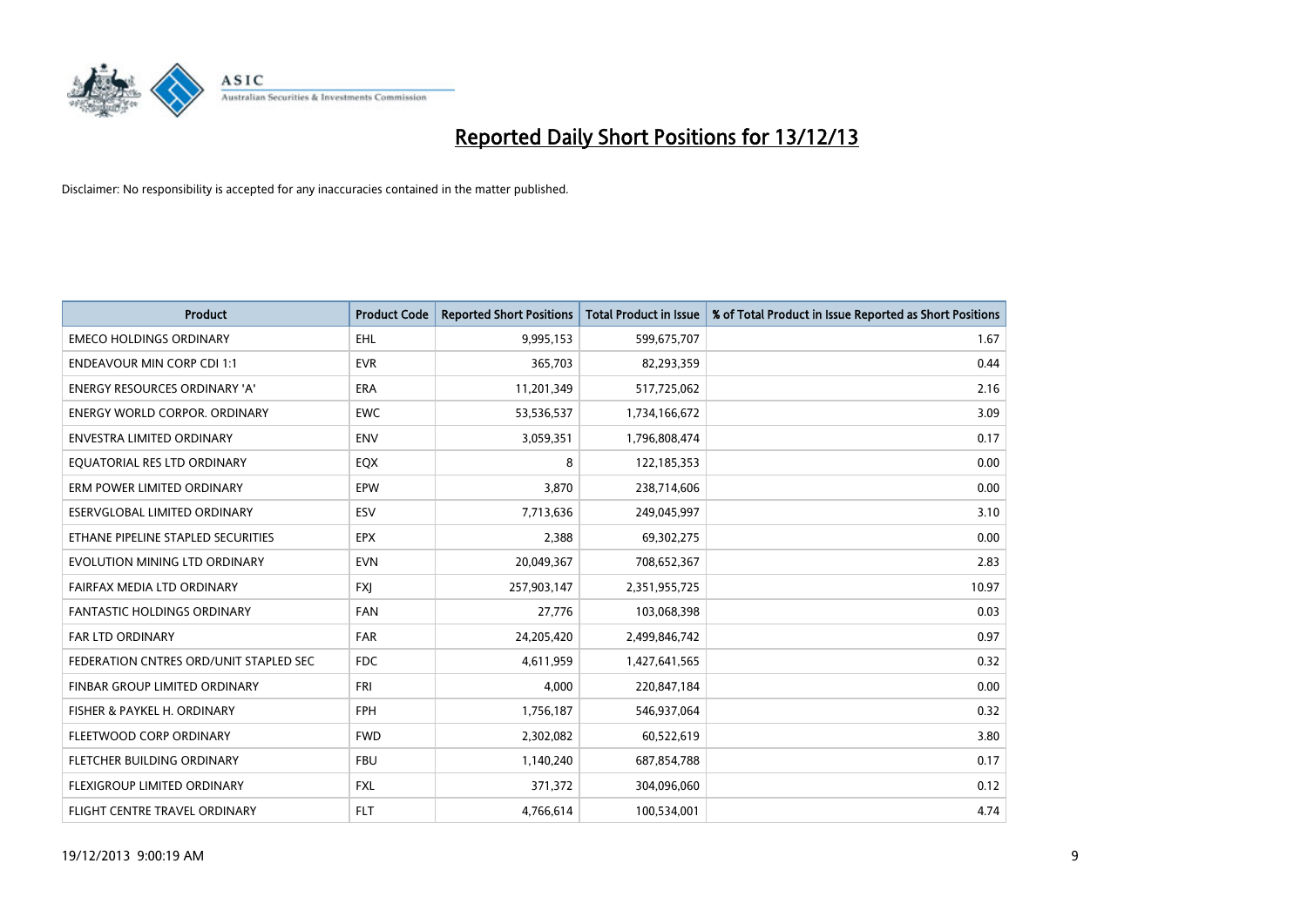

| <b>Product</b>                            | <b>Product Code</b> | <b>Reported Short Positions</b> | <b>Total Product in Issue</b> | % of Total Product in Issue Reported as Short Positions |
|-------------------------------------------|---------------------|---------------------------------|-------------------------------|---------------------------------------------------------|
| FLINDERS MINES LTD ORDINARY               | <b>FMS</b>          | 4,437,551                       | 1,824,843,676                 | 0.24                                                    |
| <b>FOCUS MINERALS LTD ORDINARY</b>        | <b>FML</b>          | 27,090,804                      | 9,137,375,877                 | 0.30                                                    |
| FONTERRA SHARE FUND ORDINARY UNITS        | <b>FSF</b>          | 319                             | 108,070,751                   | 0.00                                                    |
| <b>FORGE GROUP LIMITED ORDINARY</b>       | <b>FGE</b>          | 643,399                         | 86,169,014                    | 0.75                                                    |
| <b>FORTESCUE METALS GRP ORDINARY</b>      | <b>FMG</b>          | 134,168,024                     | 3,113,798,151                 | 4.31                                                    |
| <b>G.U.D. HOLDINGS ORDINARY</b>           | GUD                 | 6,001,177                       | 71,241,319                    | 8.42                                                    |
| <b>G8 EDUCATION LIMITED ORDINARY</b>      | <b>GEM</b>          | 1,850,394                       | 300,302,719                   | 0.62                                                    |
| <b>GALAXY RESOURCES ORDINARY</b>          | <b>GXY</b>          | 617,038                         | 1,020,525,434                 | 0.06                                                    |
| <b>GBST HOLDINGS., ORDINARY</b>           | <b>GBT</b>          | 62,881                          | 66,561,725                    | 0.09                                                    |
| <b>GENETIC TECHNOLOGIES ORDINARY</b>      | <b>GTG</b>          | 135,000                         | 572,694,121                   | 0.02                                                    |
| <b>GEODYNAMICS LIMITED ORDINARY</b>       | GDY                 | 850                             | 406,452,608                   | 0.00                                                    |
| GI DYNAMICS, INC CDI US PROHIBITED        | GID                 | 1,360,530                       | 393,043,620                   | 0.35                                                    |
| <b>GINDALBIE METALS LTD ORDINARY</b>      | GBG                 | 44,120,323                      | 1,493,498,390                 | 2.95                                                    |
| <b>GOODMAN FIELDER, ORDINARY</b>          | <b>GFF</b>          | 37,970,421                      | 1,955,559,207                 | 1.94                                                    |
| <b>GOODMAN GROUP STAPLED</b>              | <b>GMG</b>          | 2,349,678                       | 1,718,742,809                 | 0.14                                                    |
| <b>GPT GROUP STAPLED SEC.</b>             | <b>GPT</b>          | 4,645,796                       | 1,694,888,638                 | 0.27                                                    |
| <b>GRAINCORP LIMITED A CLASS ORDINARY</b> | <b>GNC</b>          | 568,815                         | 228,855,628                   | 0.25                                                    |
| <b>GRANGE RESOURCES, ORDINARY</b>         | <b>GRR</b>          | 5,580,289                       | 1,156,492,195                 | 0.48                                                    |
| <b>GREENCROSS LIMITED ORDINARY</b>        | GXL                 | 14,611                          | 37,682,334                    | 0.04                                                    |
| <b>GREENLAND MIN EN LTD ORDINARY</b>      | GGG                 | 5,887,096                       | 574,572,911                   | 1.02                                                    |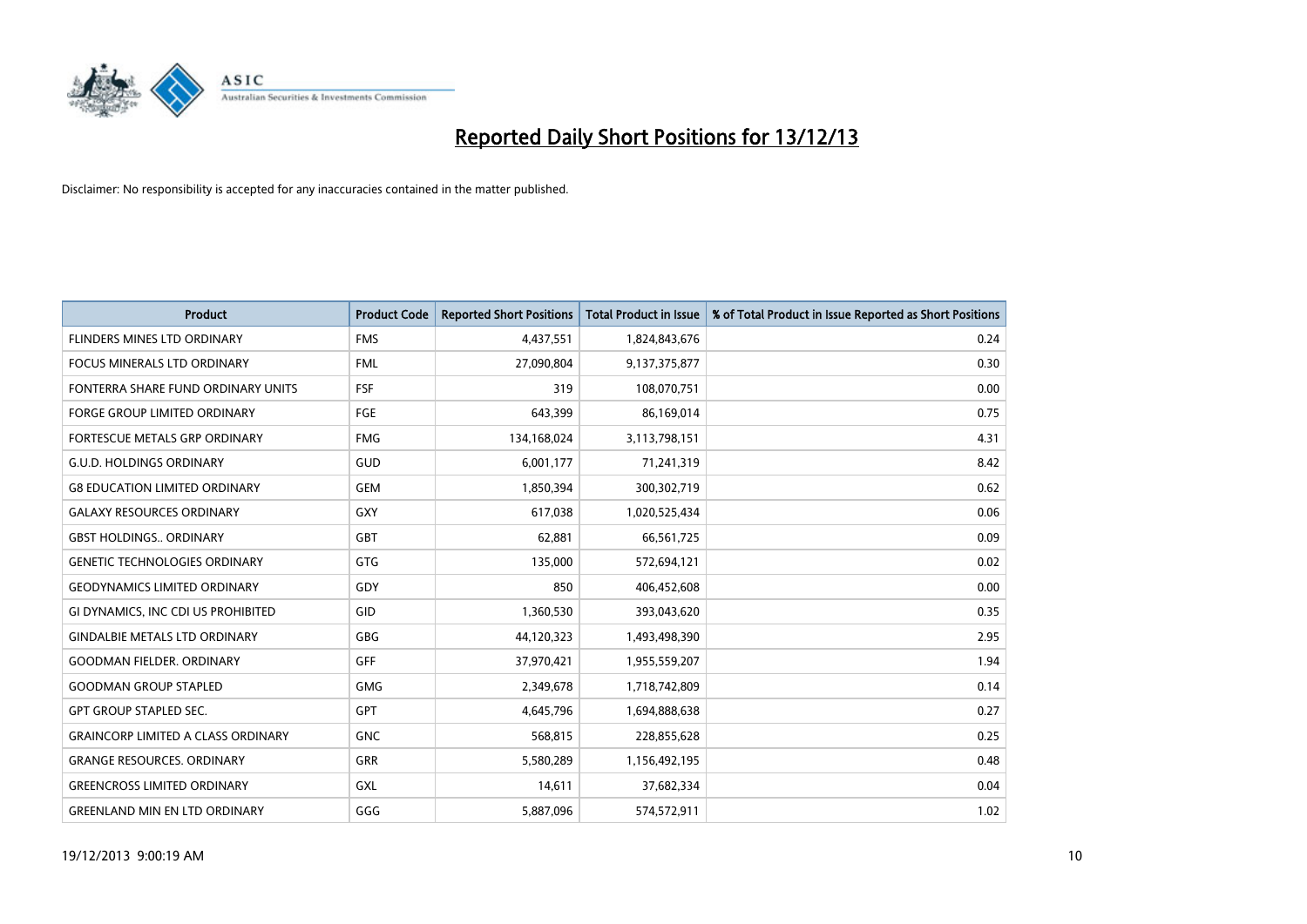

| <b>Product</b>                                   | <b>Product Code</b> | <b>Reported Short Positions</b> | <b>Total Product in Issue</b> | % of Total Product in Issue Reported as Short Positions |
|--------------------------------------------------|---------------------|---------------------------------|-------------------------------|---------------------------------------------------------|
| <b>GROWTHPOINT PROPERTY ORD/UNIT STAPLED SEC</b> | GOZ                 | 1,439,468                       | 455,297,106                   | 0.32                                                    |
| <b>GRYPHON MINERALS LTD ORDINARY</b>             | GRY                 | 5,962,109                       | 400,797,615                   | 1.49                                                    |
| <b>GUILDFORD COAL LTD ORDINARY</b>               | <b>GUF</b>          | 492,747                         | 635,046,899                   | 0.08                                                    |
| <b>GWA GROUP LTD ORDINARY</b>                    | <b>GWA</b>          | 12,679,403                      | 306,533,770                   | 4.14                                                    |
| HARVEY NORMAN ORDINARY                           | <b>HVN</b>          | 64,476,716                      | 1,062,316,784                 | 6.07                                                    |
| <b>HENDERSON GROUP CDI 1:1</b>                   | <b>HGG</b>          | 525,783                         | 730,596,390                   | 0.07                                                    |
| HFA HOLDINGS LIMITED ORDINARY                    | <b>HFA</b>          | 3.863                           | 118,738,157                   | 0.00                                                    |
| <b>HIGHLANDS PACIFIC ORDINARY</b>                | <b>HIG</b>          | 500,001                         | 853,777,764                   | 0.06                                                    |
| HILLGROVE RES LTD ORDINARY                       | <b>HGO</b>          | 5,910,143                       | 1,178,589,221                 | 0.50                                                    |
| <b>HILLS LTD ORDINARY</b>                        | <b>HIL</b>          | 508,888                         | 237,788,426                   | 0.21                                                    |
| HORIZON OIL LIMITED ORDINARY                     | <b>HZN</b>          | 79,666,008                      | 1,301,147,932                 | 6.12                                                    |
| HOT CHILI LTD ORDINARY                           | <b>HCH</b>          | 10,000                          | 347,732,196                   | 0.00                                                    |
| <b>ICON ENERGY LIMITED ORDINARY</b>              | <b>ICN</b>          | 92,926                          | 615,774,351                   | 0.02                                                    |
| <b>IINET LIMITED ORDINARY</b>                    | <b>IIN</b>          | 304,210                         | 161,238,847                   | 0.19                                                    |
| <b>ILUKA RESOURCES ORDINARY</b>                  | ILU                 | 38,319,558                      | 418,700,517                   | 9.15                                                    |
| <b>IMDEX LIMITED ORDINARY</b>                    | <b>IMD</b>          | 4,184,088                       | 210,473,188                   | 1.99                                                    |
| <b>INCITEC PIVOT ORDINARY</b>                    | IPL                 | 26,107,064                      | 1,628,730,107                 | 1.60                                                    |
| INDEPENDENCE GROUP ORDINARY                      | <b>IGO</b>          | 3,672,920                       | 233,323,905                   | 1.57                                                    |
| <b>INDOPHIL RESOURCES ORDINARY</b>               | <b>IRN</b>          | 1,604,919                       | 1,203,146,194                 | 0.13                                                    |
| <b>INFIGEN ENERGY STAPLED SECURITIES</b>         | <b>IFN</b>          | 3,409,445                       | 764,993,434                   | 0.45                                                    |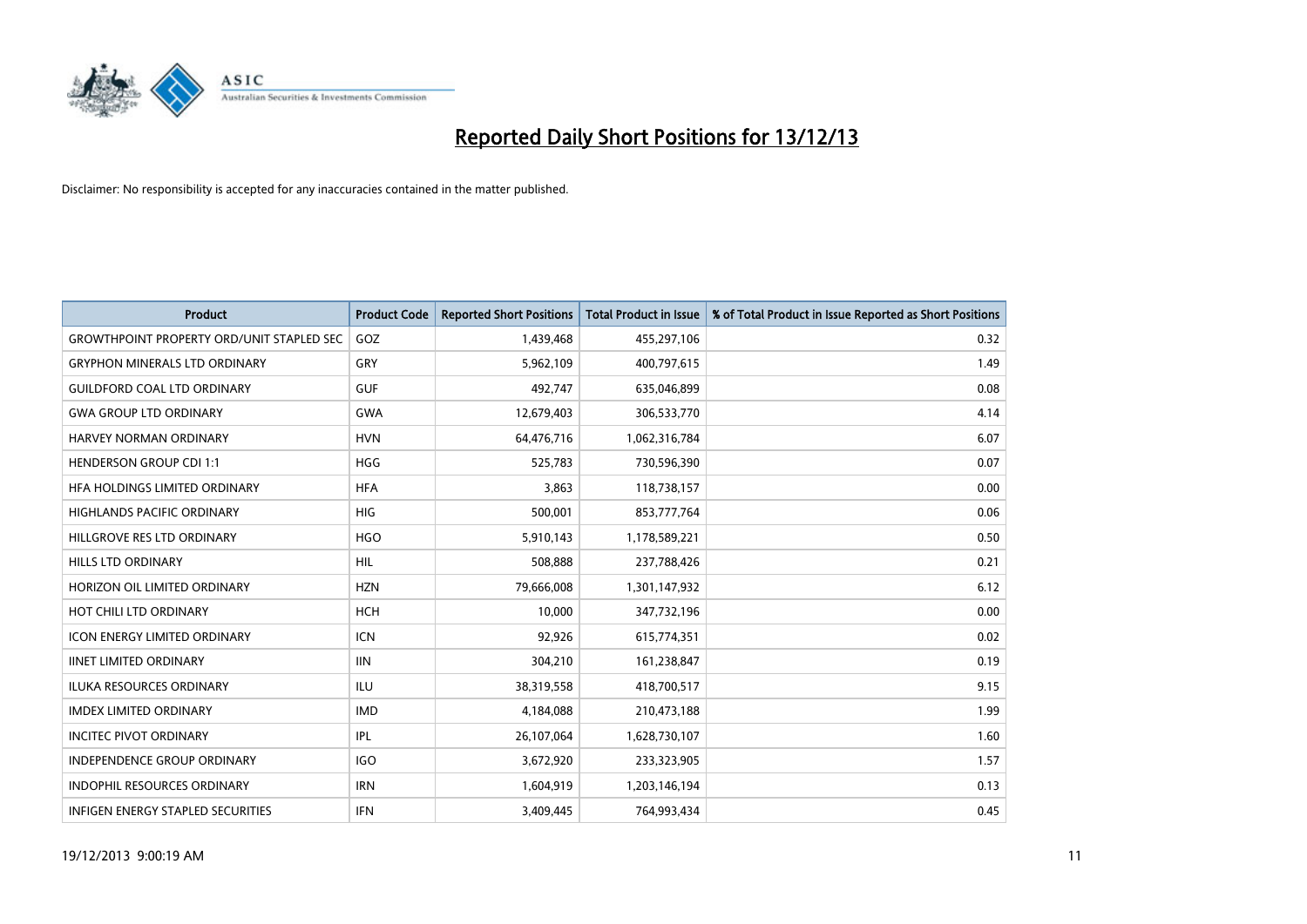

| <b>Product</b>                                | <b>Product Code</b> | <b>Reported Short Positions</b> | <b>Total Product in Issue</b> | % of Total Product in Issue Reported as Short Positions |
|-----------------------------------------------|---------------------|---------------------------------|-------------------------------|---------------------------------------------------------|
| <b>INFOMEDIA LTD ORDINARY</b>                 | <b>IFM</b>          | 417,524                         | 304,953,155                   | 0.14                                                    |
| INGENIA GROUP STAPLED SECURITIES              | <b>INA</b>          | 20,584                          | 676,240,232                   | 0.00                                                    |
| <b>INSURANCE AUSTRALIA ORDINARY</b>           | <b>IAG</b>          | 11,846,411                      | 2,079,034,021                 | 0.57                                                    |
| <b>INTREPID MINES ORDINARY</b>                | <b>IAU</b>          | 20,232,895                      | 556,348,985                   | 3.64                                                    |
| <b>INVESTA OFFICE FUND STAPLED SECURITIES</b> | <b>IOF</b>          | 891,720                         | 614,047,458                   | 0.15                                                    |
| <b>INVOCARE LIMITED ORDINARY</b>              | <b>IVC</b>          | 5,963,354                       | 110,030,298                   | 5.42                                                    |
| <b>IOOF HOLDINGS LTD ORDINARY</b>             | IFL                 | 1,460,688                       | 232,118,034                   | 0.63                                                    |
| <b>IRESS LIMITED ORDINARY</b>                 | <b>IRE</b>          | 613,651                         | 158,585,126                   | 0.39                                                    |
| <b>IRON ORE HOLDINGS ORDINARY</b>             | <b>IOH</b>          | 26,197                          | 161,174,005                   | 0.02                                                    |
| <b>ISELECT LTD ORDINARY</b>                   | <b>ISU</b>          | 739,770                         | 260,737,894                   | 0.28                                                    |
| ISHARES MSCI AUS 200 ISHARES MSCI AUS 200     | <b>IOZ</b>          | 5,575                           | 10,592,037                    | 0.05                                                    |
| <b>ISONEA LIMITED ORDINARY</b>                | <b>ISN</b>          | 4,000                           | 262,483,547                   | 0.00                                                    |
| JAMES HARDIE INDUST CHESS DEPOSITARY INT      | <b>IHX</b>          | 6,460,478                       | 443,831,704                   | 1.46                                                    |
| <b>JB HI-FI LIMITED ORDINARY</b>              | <b>JBH</b>          | 7,203,689                       | 100,261,681                   | 7.18                                                    |
| <b>KAGARA LTD ORDINARY</b>                    | KZL                 | 3,385,466                       | 798,953,117                   | 0.42                                                    |
| KAROON GAS AUSTRALIA ORDINARY                 | <b>KAR</b>          | 3,458,611                       | 255,841,581                   | 1.35                                                    |
| KATHMANDU HOLD LTD ORDINARY                   | <b>KMD</b>          | 24,527                          | 200,326,690                   | 0.01                                                    |
| <b>KBL MINING LIMITED ORDINARY</b>            | <b>KBL</b>          | 1,820                           | 393,535,629                   | 0.00                                                    |
| KINGSGATE CONSOLID. ORDINARY                  | <b>KCN</b>          | 22,326,901                      | 152,284,777                   | 14.66                                                   |
| KINGSROSE MINING LTD ORDINARY                 | <b>KRM</b>          | 553,902                         | 335,753,851                   | 0.16                                                    |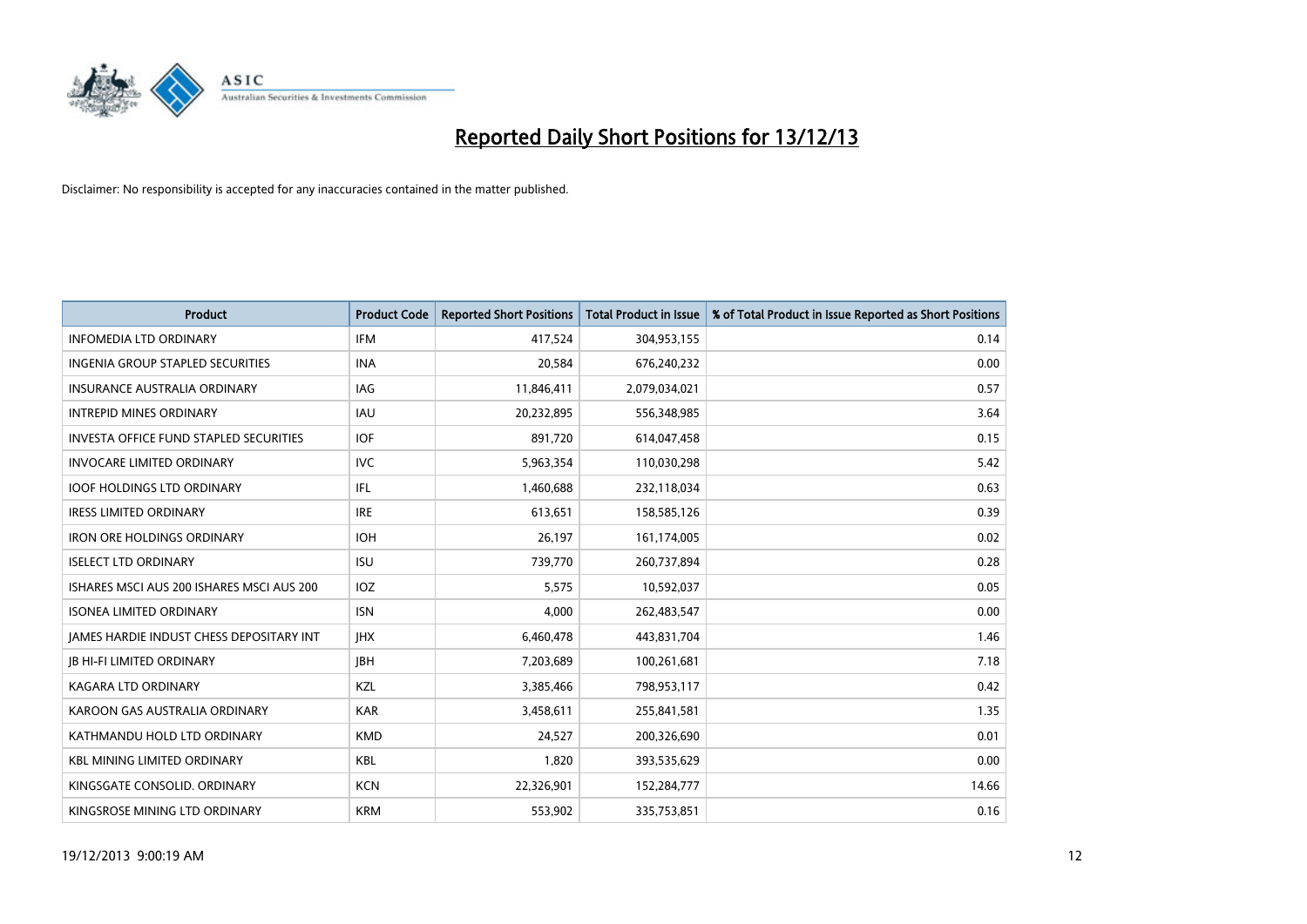

| <b>Product</b>                        | <b>Product Code</b> | <b>Reported Short Positions</b> | <b>Total Product in Issue</b> | % of Total Product in Issue Reported as Short Positions |
|---------------------------------------|---------------------|---------------------------------|-------------------------------|---------------------------------------------------------|
| LEIGHTON HOLDINGS ORDINARY            | LEI                 | 23,695,632                      | 337,235,188                   | 7.03                                                    |
| LEND LEASE GROUP UNIT/ORD STAPLED     | LLC                 | 7,963,158                       | 576,712,337                   | 1.38                                                    |
| LIFEHEALTHCARE GRP ORDINARY           | <b>LHC</b>          | 10,000                          | 42,500,000                    | 0.02                                                    |
| LINC ENERGY LTD ORDINARY              | <b>LNC</b>          | 4,404,854                       | 523,120,361                   | 0.84                                                    |
| LOGICAMMS LIMITED ORDINARY            | <b>LCM</b>          | 26,624                          | 71,178,179                    | 0.04                                                    |
| LONESTAR RESO LTD ORDINARY            | <b>LNR</b>          | 18,484                          | 697,187,211                   | 0.00                                                    |
| LYCOPODIUM LIMITED ORDINARY           | LYL                 | 3,001                           | 38,955,103                    | 0.01                                                    |
| LYNAS CORPORATION ORDINARY            | <b>LYC</b>          | 172,653,592                     | 1,961,160,594                 | 8.80                                                    |
| M2 TELECOMMUNICATION ORDINARY         | <b>MTU</b>          | 9,171,788                       | 179,384,685                   | 5.11                                                    |
| <b>MACA LIMITED ORDINARY</b>          | <b>MLD</b>          | 145,654                         | 175,050,243                   | 0.08                                                    |
| MACMAHON HOLDINGS ORDINARY            | <b>MAH</b>          | 1,872,644                       | 1,261,699,966                 | 0.15                                                    |
| MACO ATLAS ROADS GRP ORDINARY STAPLED | <b>MQA</b>          | 12,377,573                      | 487,230,540                   | 2.54                                                    |
| MACQUARIE GROUP LTD ORDINARY          | MQG                 | 1,356,567                       | 340,118,378                   | 0.40                                                    |
| MACQUARIE TELECOM GP ORDINARY         | MAQ                 | 2,313                           | 20,967,121                    | 0.01                                                    |
| MAGELLAN FIN GRP LTD ORDINARY         | <b>MFG</b>          | 692,485                         | 155,830,849                   | 0.44                                                    |
| MATRIX C & E LTD ORDINARY             | <b>MCE</b>          | 2,709,717                       | 94,555,428                    | 2.87                                                    |
| <b>MAVERICK DRILLING ORDINARY</b>     | <b>MAD</b>          | 8,387,348                       | 467,726,751                   | 1.79                                                    |
| <b>MAXITRANS INDUSTRIES ORDINARY</b>  | <b>MXI</b>          | 543,202                         | 183,993,392                   | 0.30                                                    |
| MAYNE PHARMA LTD ORDINARY             | <b>MYX</b>          | 1,980,805                       | 563,459,968                   | 0.35                                                    |
| <b>MCALEESE LTD ORDINARY</b>          | <b>MCS</b>          | 2,504,150                       | 296,577,121                   | 0.84                                                    |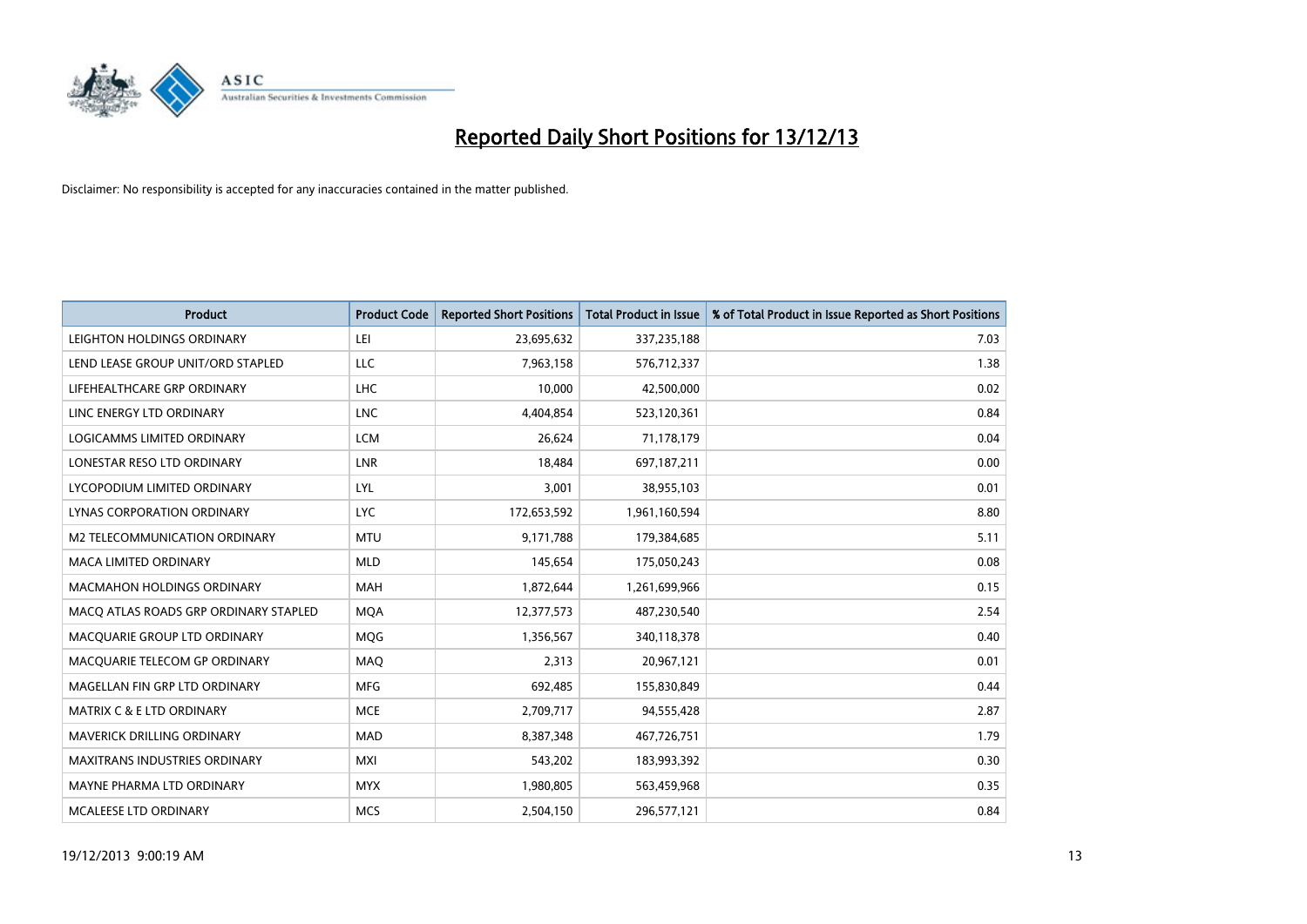

| <b>Product</b>                      | <b>Product Code</b> | <b>Reported Short Positions</b> | <b>Total Product in Issue</b> | % of Total Product in Issue Reported as Short Positions |
|-------------------------------------|---------------------|---------------------------------|-------------------------------|---------------------------------------------------------|
| MCMILLAN SHAKESPEARE ORDINARY       | <b>MMS</b>          | 755,456                         | 74,523,965                    | 1.01                                                    |
| MEDUSA MINING LTD ORDINARY          | <b>MML</b>          | 6,799,748                       | 207,794,301                   | 3.27                                                    |
| MELBOURNE IT LIMITED ORDINARY       | <b>MLB</b>          | 13,036                          | 83,164,371                    | 0.02                                                    |
| MEO AUSTRALIA LTD ORDINARY          | <b>MEO</b>          | 10,845                          | 627,264,587                   | 0.00                                                    |
| MERIDIAN ENERGY INSTALMENT RECEIPTS | <b>MEZCA</b>        | 32,097                          | 1,255,413,626                 | 0.00                                                    |
| <b>MERMAID MARINE ORDINARY</b>      | <b>MRM</b>          | 1,461,629                       | 232,652,241                   | 0.63                                                    |
| MESOBLAST LIMITED ORDINARY          | <b>MSB</b>          | 16,831,072                      | 317,350,901                   | 5.30                                                    |
| METALS X LIMITED ORDINARY           | <b>MLX</b>          | 46,230                          | 1,655,386,110                 | 0.00                                                    |
| METCASH LIMITED ORDINARY            | <b>MTS</b>          | 100,336,920                     | 880,704,786                   | 11.39                                                   |
| METMINCO LIMITED ORDINARY           | <b>MNC</b>          | 666,661                         | 1,749,543,023                 | 0.04                                                    |
| MICLYN EXP OFFSHR ORDINARY          | <b>MIO</b>          | 79,856                          | 281,754,775                   | 0.03                                                    |
| MIGHTY RIVER POWER ORDINARY         | <b>MYT</b>          | 1,970,200                       | 1,400,000,094                 | 0.14                                                    |
| MILTON CORPORATION ORDINARY         | <b>MLT</b>          | 28,384                          | 627,357,755                   | 0.00                                                    |
| MINCOR RESOURCES NL ORDINARY        | <b>MCR</b>          | 2,286,405                       | 188,208,274                   | 1.21                                                    |
| MINERAL DEPOSITS ORDINARY           | <b>MDL</b>          | 1,399,970                       | 83,538,786                    | 1.68                                                    |
| MINERAL RESOURCES. ORDINARY         | <b>MIN</b>          | 4,239,662                       | 186,112,198                   | 2.28                                                    |
| MINT WIRELESS ORDINARY              | <b>MNW</b>          | 449,839                         | 403,872,395                   | 0.11                                                    |
| MIRABELA NICKEL LTD ORDINARY        | <b>MBN</b>          | 23,099,744                      | 876,801,147                   | 2.63                                                    |
| MIRVAC GROUP STAPLED SECURITIES     | <b>MGR</b>          | 1,680,263                       | 3,664,938,678                 | 0.05                                                    |
| MOBILE EMBRACE LTD ORDINARY         | <b>MBE</b>          | 4,500                           | 323,077,790                   | 0.00                                                    |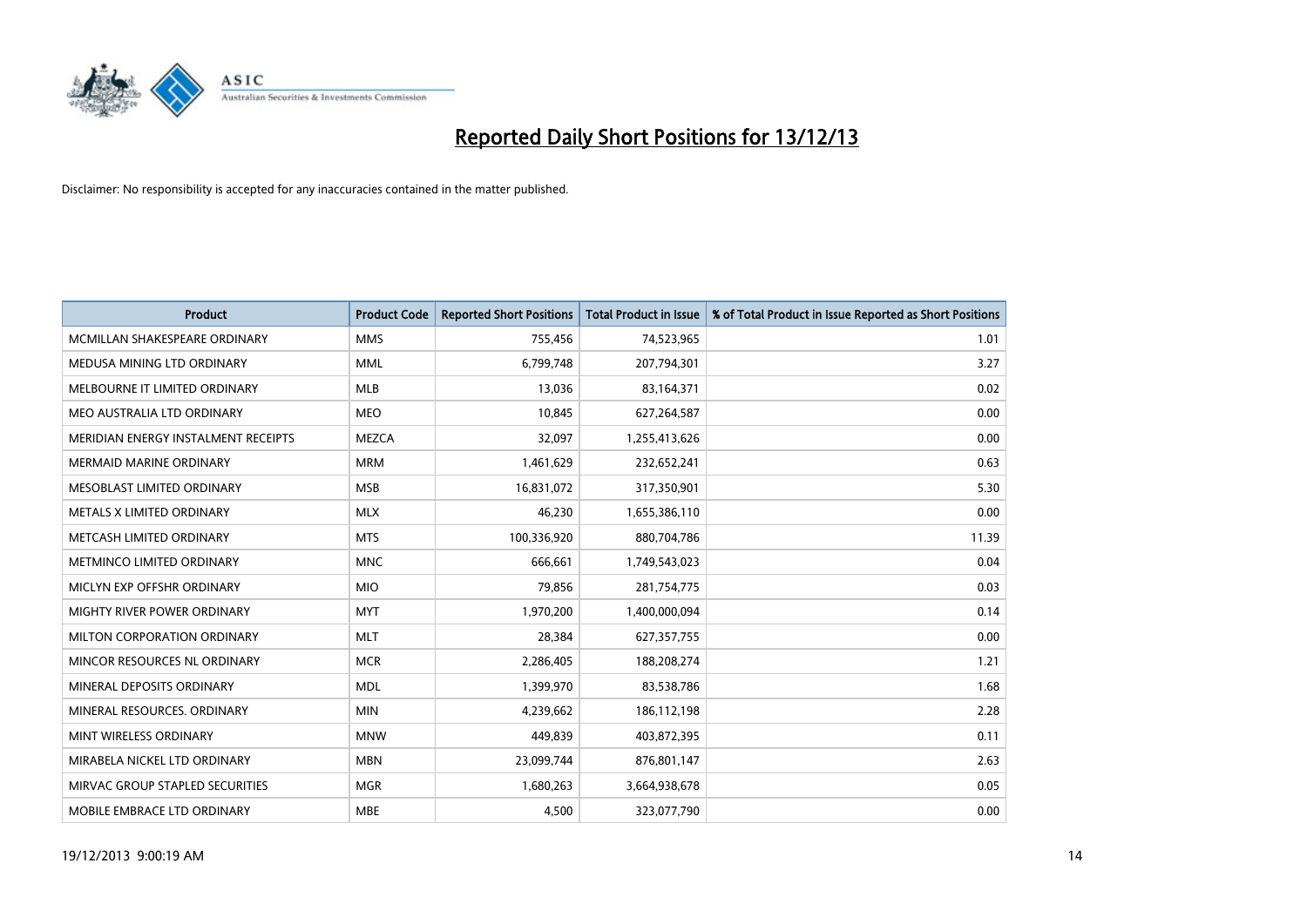

| <b>Product</b>                    | <b>Product Code</b> | <b>Reported Short Positions</b> | <b>Total Product in Issue</b> | % of Total Product in Issue Reported as Short Positions |
|-----------------------------------|---------------------|---------------------------------|-------------------------------|---------------------------------------------------------|
| MOLOPO ENERGY LTD ORDINARY        | <b>MPO</b>          | 100,365                         | 246,724,091                   | 0.04                                                    |
| MONADELPHOUS GROUP ORDINARY       | <b>MND</b>          | 11,786,608                      | 92,308,047                    | 12.77                                                   |
| MORTGAGE CHOICE LTD ORDINARY      | <b>MOC</b>          | 91,644                          | 123,780,387                   | 0.07                                                    |
| <b>MOUNT GIBSON IRON ORDINARY</b> | <b>MGX</b>          | 4,917,884                       | 1,090,584,232                 | 0.45                                                    |
| MULTIPLEX SITES SITES             | <b>MXUPA</b>        | 1,474                           | 4,500,000                     | 0.03                                                    |
| MURCHISON METALS LTD ORDINARY     | <b>MMX</b>          | 216,291                         | 450,497,346                   | 0.05                                                    |
| MYER HOLDINGS LTD ORDINARY        | <b>MYR</b>          | 70,161,230                      | 585,684,551                   | 11.98                                                   |
| NANOSONICS LIMITED ORDINARY       | <b>NAN</b>          | 110,651                         | 263,125,129                   | 0.04                                                    |
| NATIONAL AUST, BANK ORDINARY      | <b>NAB</b>          | 5,915,065                       | 2,349,453,562                 | 0.25                                                    |
| NAVITAS LIMITED ORDINARY          | <b>NVT</b>          | 3,616,403                       | 375,416,910                   | 0.96                                                    |
| NEON ENERGY LIMITED ORDINARY      | <b>NEN</b>          | 957,114                         | 553,037,848                   | 0.17                                                    |
| NEUREN PHARMACEUT, ORDINARY       | <b>NEU</b>          | 10,403                          | 1,493,120,164                 | 0.00                                                    |
| NEW HOPE CORPORATION ORDINARY     | <b>NHC</b>          | 594,337                         | 830,767,542                   | 0.07                                                    |
| NEWCREST MINING ORDINARY          | <b>NCM</b>          | 7,161,068                       | 766,510,971                   | 0.93                                                    |
| NEWS CORP A NON-VOTING CDI        | <b>NWSLV</b>        | 1,455,464                       | 4,018,120                     | 36.22                                                   |
| NEWS CORP B VOTING CDI            | <b>NWS</b>          | 3,098,509                       | 21,223,350                    | 14.60                                                   |
| NEWSAT LIMITED ORDINARY           | <b>NWT</b>          | 436,425                         | 591,460,931                   | 0.07                                                    |
| NEXTDC LIMITED ORDINARY           | <b>NXT</b>          | 9,537,109                       | 192,904,486                   | 4.94                                                    |
| NEXUS ENERGY LIMITED ORDINARY     | <b>NXS</b>          | 2,109,740                       | 1,330,219,459                 | 0.16                                                    |
| NIB HOLDINGS LIMITED ORDINARY     | <b>NHF</b>          | 3,720,842                       | 439,004,182                   | 0.85                                                    |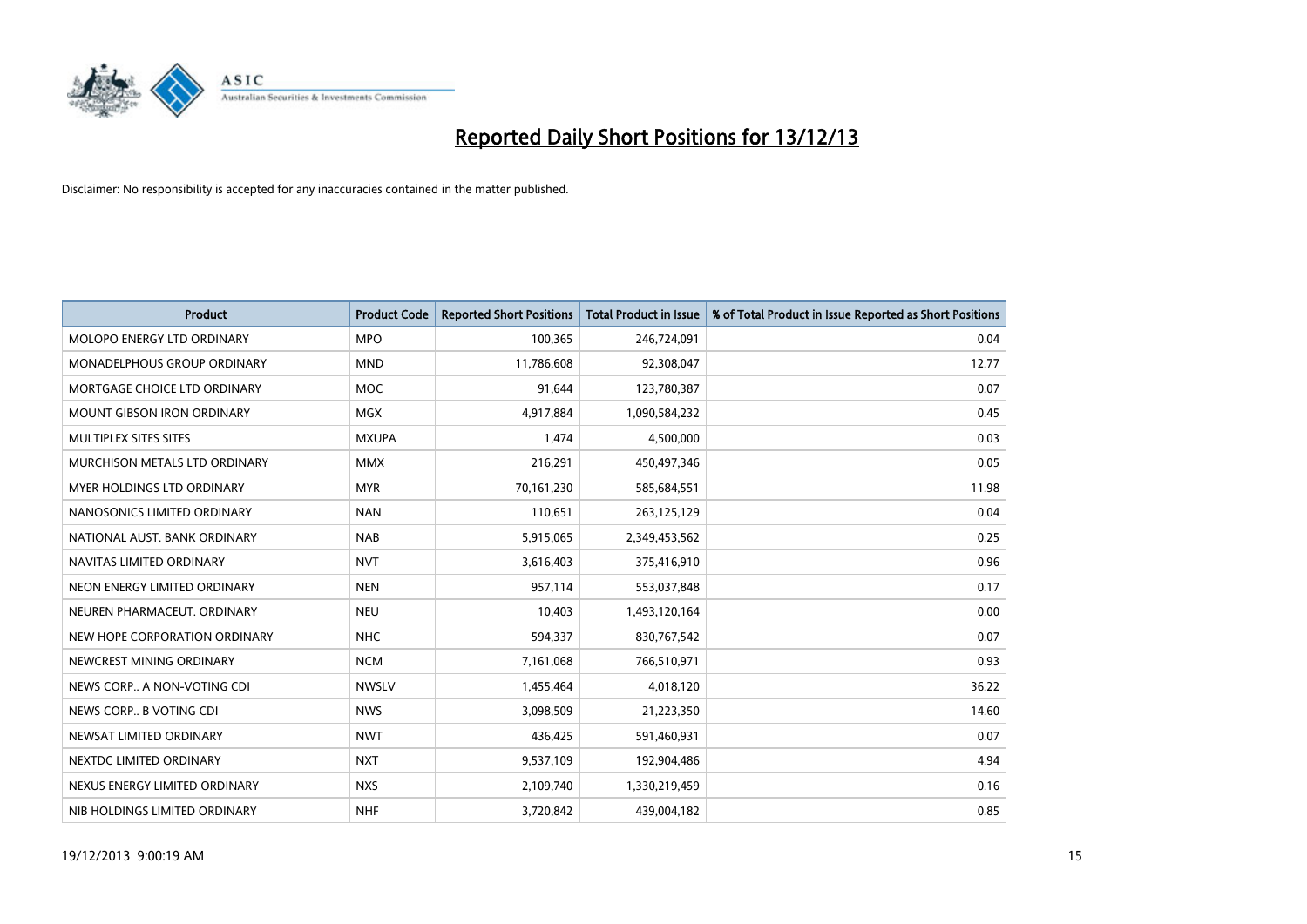

| <b>Product</b>                        | <b>Product Code</b> | <b>Reported Short Positions</b> | <b>Total Product in Issue</b> | % of Total Product in Issue Reported as Short Positions |
|---------------------------------------|---------------------|---------------------------------|-------------------------------|---------------------------------------------------------|
| NICK SCALI LIMITED ORDINARY           | <b>NCK</b>          | 1,604                           | 81,000,000                    | 0.00                                                    |
| NIDO PETROLEUM ORDINARY               | <b>NDO</b>          | 42,500                          | 2,046,650,968                 | 0.00                                                    |
| NINE ENTERTAINMENT ORDINARY           | <b>NEC</b>          | 768,499                         | 940,293,562                   | 0.08                                                    |
| NOBLE MINERAL RES ORDINARY            | <b>NMG</b>          | 2,365,726                       | 666,397,952                   | 0.36                                                    |
| NORTHERN IRON LTD ORDINARY            | <b>NFE</b>          | 108,190                         | 484,405,314                   | 0.02                                                    |
| NORTHERN STAR ORDINARY                | <b>NST</b>          | 4,132,486                       | 428,369,762                   | 0.96                                                    |
| NOVOGEN LIMITED ORDINARY              | <b>NRT</b>          | 79,601                          | 158,625,294                   | 0.05                                                    |
| NRW HOLDINGS LIMITED ORDINARY         | <b>NWH</b>          | 18,296,738                      | 278,888,011                   | 6.56                                                    |
| NUCOAL RESOURCES LTD ORDINARY         | <b>NCR</b>          | 90,001                          | 768,612,354                   | 0.01                                                    |
| NUFARM LIMITED ORDINARY               | <b>NUF</b>          | 14,805,185                      | 263,643,448                   | 5.62                                                    |
| OAKTON LIMITED ORDINARY               | <b>OKN</b>          | 567,941                         | 89,968,985                    | 0.63                                                    |
| OCEANAGOLD CORP. CHESS DEPOSITARY INT | <b>OGC</b>          | 1,737,134                       | 300,350,129                   | 0.58                                                    |
| OIL SEARCH LTD ORDINARY               | OSH                 | 8,542,789                       | 1,343,361,150                 | 0.64                                                    |
| OM HOLDINGS LIMITED ORDINARY          | OMH                 | 2,564,595                       | 733,423,337                   | 0.35                                                    |
| ORICA LIMITED ORDINARY                | ORI                 | 8,163,112                       | 368,203,632                   | 2.22                                                    |
| ORIGIN ENERGY ORDINARY                | <b>ORG</b>          | 7,172,312                       | 1,101,228,124                 | 0.65                                                    |
| OROCOBRE LIMITED ORDINARY             | <b>ORE</b>          | 929,986                         | 132,041,911                   | 0.70                                                    |
| OROTONGROUP LIMITED ORDINARY          | ORL                 | 108,582                         | 40,880,902                    | 0.27                                                    |
| OZ MINERALS ORDINARY                  | OZL                 | 22,183,314                      | 303,470,022                   | 7.31                                                    |
| OZFOREX GROUP LTD ORDINARY            | <b>OFX</b>          | 2,237,592                       | 240,000,000                   | 0.93                                                    |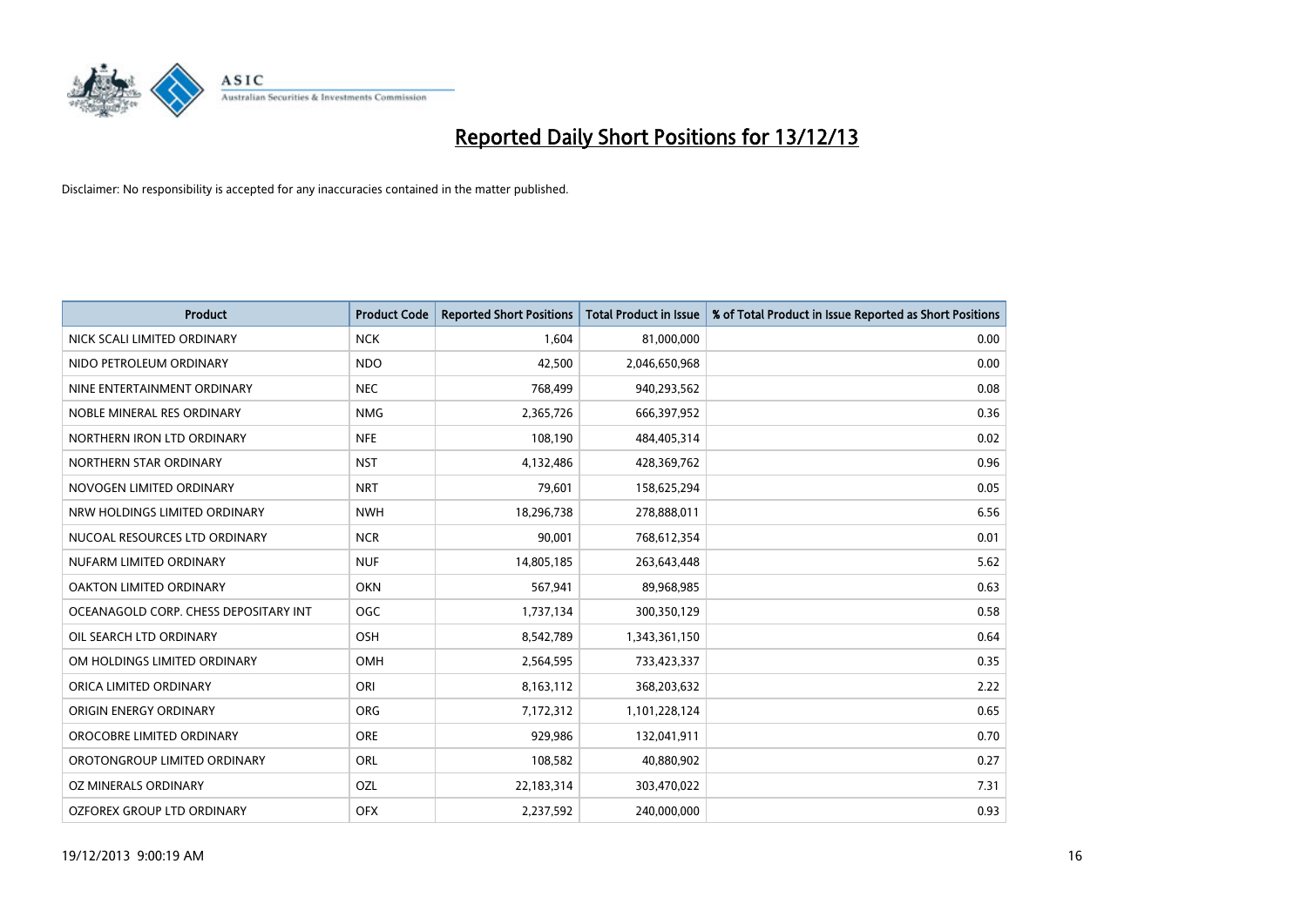

| <b>Product</b>                 | <b>Product Code</b> | <b>Reported Short Positions</b> | <b>Total Product in Issue</b> | % of Total Product in Issue Reported as Short Positions |
|--------------------------------|---------------------|---------------------------------|-------------------------------|---------------------------------------------------------|
| <b>PACIFIC BRANDS ORDINARY</b> | <b>PBG</b>          | 6,984,550                       | 912,915,695                   | 0.77                                                    |
| PALADIN ENERGY LTD ORDINARY    | <b>PDN</b>          | 99,847,800                      | 964,118,567                   | 10.36                                                   |
| PANAUST LIMITED ORDINARY       | <b>PNA</b>          | 3,415,273                       | 619,765,589                   | 0.55                                                    |
| PANORAMIC RESOURCES ORDINARY   | PAN                 | 2,323,581                       | 295,085,132                   | 0.79                                                    |
| PANTERRA GOLD LTD ORDINARY     | PGI                 | $\mathbf{1}$                    | 769,414,346                   | 0.00                                                    |
| PAPERLINX LIMITED ORDINARY     | <b>PPX</b>          | 89,918                          | 609,280,761                   | 0.01                                                    |
| PAPILLON RES LTD ORDINARY      | PIR                 | 8,798,040                       | 339,444,210                   | 2.59                                                    |
| PATTIES FOODS LTD ORDINARY     | PFL                 | 39,521                          | 139,144,338                   | 0.03                                                    |
| PEET LIMITED ORDINARY          | <b>PPC</b>          | 441,056                         | 433,389,348                   | 0.10                                                    |
| PENINSULA ENERGY LTD ORDINARY  | <b>PEN</b>          | $\mathbf{1}$                    | 3,042,508,659                 | 0.00                                                    |
| PERILYA LIMITED ORDINARY       | <b>PEM</b>          | 1,530                           | 769,316,426                   | 0.00                                                    |
| PERPETUAL LIMITED ORDINARY     | PPT                 | 2,576,498                       | 42,002,824                    | 6.13                                                    |
| PERSEUS MINING LTD ORDINARY    | PRU                 | 12,929,688                      | 457,962,088                   | 2.82                                                    |
| PHARMAXIS LTD ORDINARY         | <b>PXS</b>          | 1,185,548                       | 309,038,869                   | 0.38                                                    |
| PHOSPHAGENICS LTD. ORDINARY    | POH                 | 50,000                          | 1,020,465,957                 | 0.00                                                    |
| PLATINUM ASSET ORDINARY        | <b>PTM</b>          | 583,336                         | 578,655,695                   | 0.10                                                    |
| PLATINUM AUSTRALIA ORDINARY    | <b>PLA</b>          | 836,027                         | 504,968,043                   | 0.17                                                    |
| PMI GOLD CORP CDI 1:1          | <b>PVM</b>          | 247,824                         | 165,052,854                   | 0.15                                                    |
| PMP LIMITED ORDINARY           | <b>PMP</b>          | 1,584,205                       | 323,781,124                   | 0.49                                                    |
| PRANA BIOTECHNOLOGY ORDINARY   | <b>PBT</b>          | 589,420                         | 416,226,146                   | 0.14                                                    |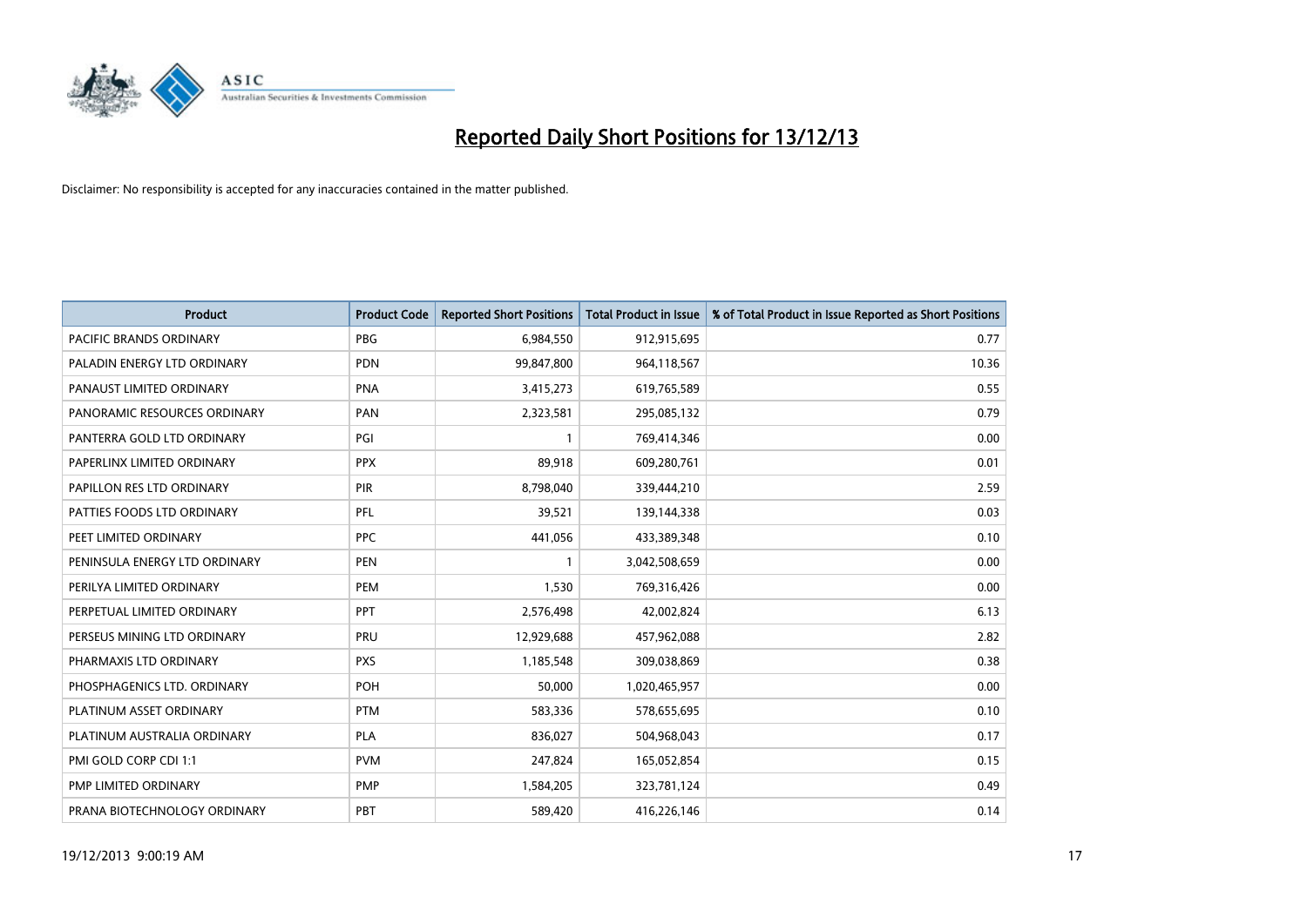

| <b>Product</b>                          | <b>Product Code</b> | <b>Reported Short Positions</b> | <b>Total Product in Issue</b> | % of Total Product in Issue Reported as Short Positions |
|-----------------------------------------|---------------------|---------------------------------|-------------------------------|---------------------------------------------------------|
| PREMIER INVESTMENTS ORDINARY            | <b>PMV</b>          | 1,730,072                       | 155,314,874                   | 1.11                                                    |
| PRIMA BIOMED LTD ORDINARY               | <b>PRR</b>          | 1,032,104                       | 1,228,709,341                 | 0.08                                                    |
| PRIMARY HEALTH CARE ORDINARY            | <b>PRY</b>          | 19,397,828                      | 504,956,647                   | 3.84                                                    |
| PRIME MEDIA GRP LTD ORDINARY            | <b>PRT</b>          | 1,388,268                       | 366,330,303                   | 0.38                                                    |
| PROGRAMMED ORDINARY                     | <b>PRG</b>          | 192,046                         | 118,229,190                   | 0.16                                                    |
| <b>QANTAS AIRWAYS ORDINARY</b>          | QAN                 | 52,869,799                      | 2,196,330,250                 | 2.41                                                    |
| <b>OBE INSURANCE GROUP ORDINARY</b>     | <b>OBE</b>          | 19,244,865                      | 1,226,855,950                 | 1.57                                                    |
| ORXPHARMA LTD ORDINARY                  | <b>QRX</b>          | 66,492                          | 157,285,606                   | 0.04                                                    |
| <b>QUBE HOLDINGS LTD ORDINARY</b>       | QUB                 | 11,475,565                      | 931,433,499                   | 1.23                                                    |
| RAMELIUS RESOURCES ORDINARY             | <b>RMS</b>          | 508,005                         | 365,380,380                   | 0.14                                                    |
| RAMSAY HEALTH CARE ORDINARY             | <b>RHC</b>          | 2,317,064                       | 202,081,252                   | 1.15                                                    |
| <b>RCR TOMLINSON ORDINARY</b>           | <b>RCR</b>          | 1,497,927                       | 136,696,590                   | 1.10                                                    |
| <b>REA GROUP ORDINARY</b>               | <b>REA</b>          | 1,176,562                       | 131,714,699                   | 0.89                                                    |
| RECALL HOLDINGS LTD DEFERRED SETTLEMENT | <b>REC</b>          | 801,276                         | 312,000,000                   | 0.26                                                    |
| <b>RECKON LIMITED ORDINARY</b>          | <b>RKN</b>          | 179,800                         | 126,913,066                   | 0.14                                                    |
| RED 5 LIMITED ORDINARY                  | <b>RED</b>          | 179,739                         | 759,451,008                   | 0.02                                                    |
| <b>RED FORK ENERGY ORDINARY</b>         | <b>RFE</b>          | 4,492,945                       | 499,551,719                   | 0.90                                                    |
| REDBANK ENERGY LTD ORDINARY             | AEJ                 | 13                              | 786,287                       | 0.00                                                    |
| REECE AUSTRALIA LTD. ORDINARY           | <b>REH</b>          | 436                             | 99,600,000                    | 0.00                                                    |
| REED RESOURCES LTD ORDINARY             | <b>RDR</b>          | 250,000                         | 523,453,895                   | 0.05                                                    |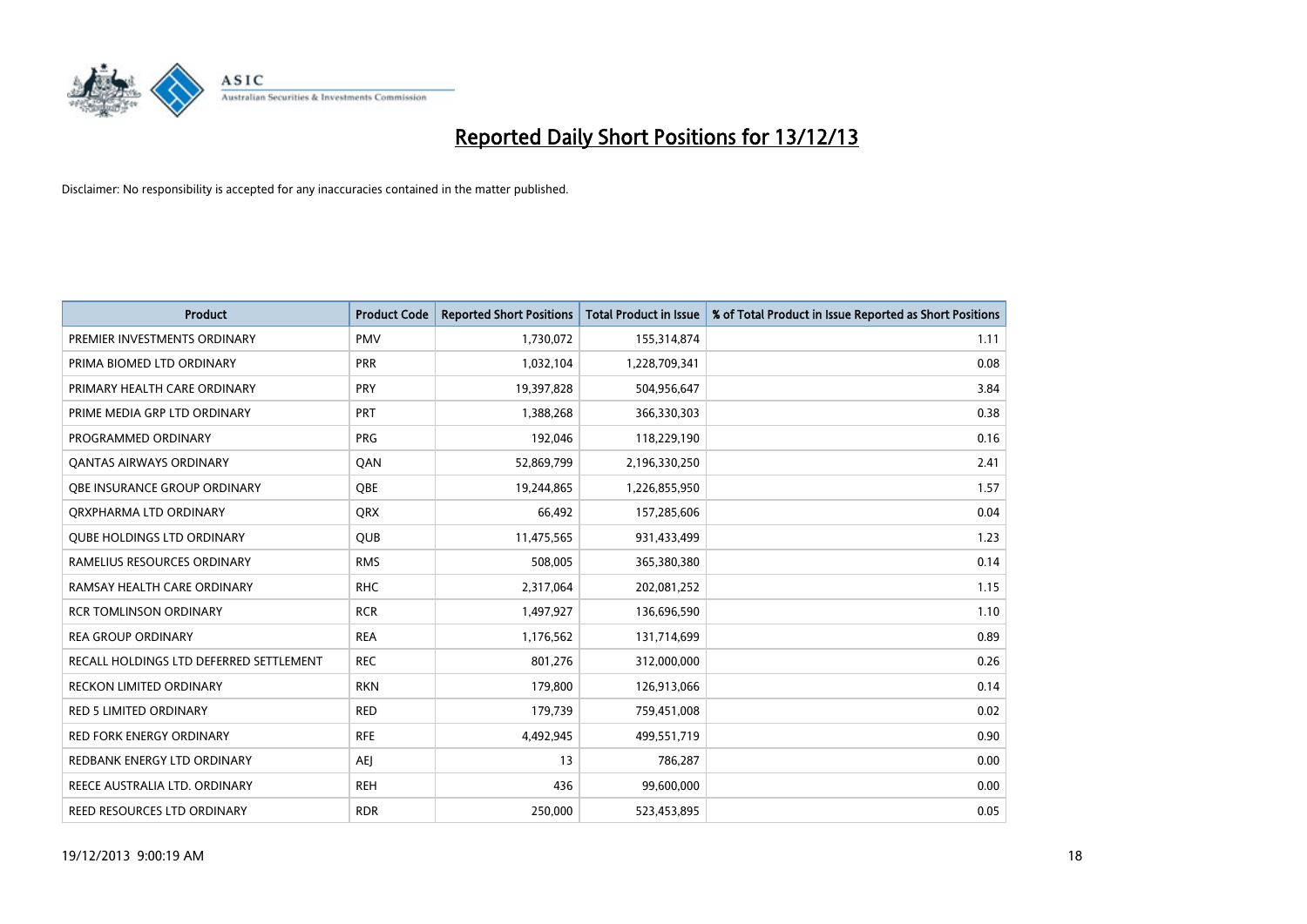

| <b>Product</b>                      | <b>Product Code</b> | <b>Reported Short Positions</b> | <b>Total Product in Issue</b> | % of Total Product in Issue Reported as Short Positions |
|-------------------------------------|---------------------|---------------------------------|-------------------------------|---------------------------------------------------------|
| <b>REGIS RESOURCES ORDINARY</b>     | <b>RRL</b>          | 10,760,726                      | 497,985,884                   | 2.16                                                    |
| RESMED INC CDI 10:1                 | <b>RMD</b>          | 34,240,276                      | 1,420,542,770                 | 2.41                                                    |
| <b>RESOLUTE MINING ORDINARY</b>     | <b>RSG</b>          | 12,209,436                      | 640,994,224                   | 1.90                                                    |
| RESOURCE EQUIP LTD ORDINARY         | <b>RQL</b>          | 5,000                           | 249,065,471                   | 0.00                                                    |
| <b>RESOURCE GENERATION ORDINARY</b> | <b>RES</b>          | 224,300                         | 581,380,338                   | 0.04                                                    |
| <b>RETAIL FOOD GROUP ORDINARY</b>   | <b>RFG</b>          | 3,255,978                       | 142,706,772                   | 2.28                                                    |
| REX MINERALS LIMITED ORDINARY       | <b>RXM</b>          | 1,931,690                       | 188,907,284                   | 1.02                                                    |
| RHG LIMITED ORDINARY                | <b>RHG</b>          | 1,085                           | 308,483,177                   | 0.00                                                    |
| <b>RIDLEY CORPORATION ORDINARY</b>  | <b>RIC</b>          | 118,696                         | 307,817,071                   | 0.04                                                    |
| RIO TINTO LIMITED ORDINARY          | <b>RIO</b>          | 6,021,959                       | 435,758,720                   | 1.38                                                    |
| ROBUST RESOURCES ORDINARY           | <b>ROL</b>          | 4,000                           | 102,830,646                   | 0.00                                                    |
| ROC OIL COMPANY ORDINARY            | <b>ROC</b>          | 1,288,105                       | 686,461,740                   | 0.19                                                    |
| ROYAL WOLF HOLDINGS ORDINARY        | <b>RWH</b>          | 189,393                         | 100,387,052                   | 0.19                                                    |
| RURALCO HOLDINGS ORDINARY           | <b>RHL</b>          | 1,408                           | 55,019,284                    | 0.00                                                    |
| SAI GLOBAL LIMITED ORDINARY         | SAI                 | 7,862,819                       | 210,750,820                   | 3.73                                                    |
| SALMAT LIMITED ORDINARY             | <b>SLM</b>          | 998                             | 159,812,799                   | 0.00                                                    |
| SAMSON OIL & GAS LTD ORDINARY       | SSN                 | 1,878,000                       | 2,547,627,193                 | 0.07                                                    |
| SANDFIRE RESOURCES ORDINARY         | <b>SFR</b>          | 1,323,862                       | 155,640,968                   | 0.85                                                    |
| SANTOS LTD ORDINARY                 | <b>STO</b>          | 6,995,393                       | 970,209,994                   | 0.72                                                    |
| SARACEN MINERAL ORDINARY            | SAR                 | 1,763,096                       | 595,263,186                   | 0.30                                                    |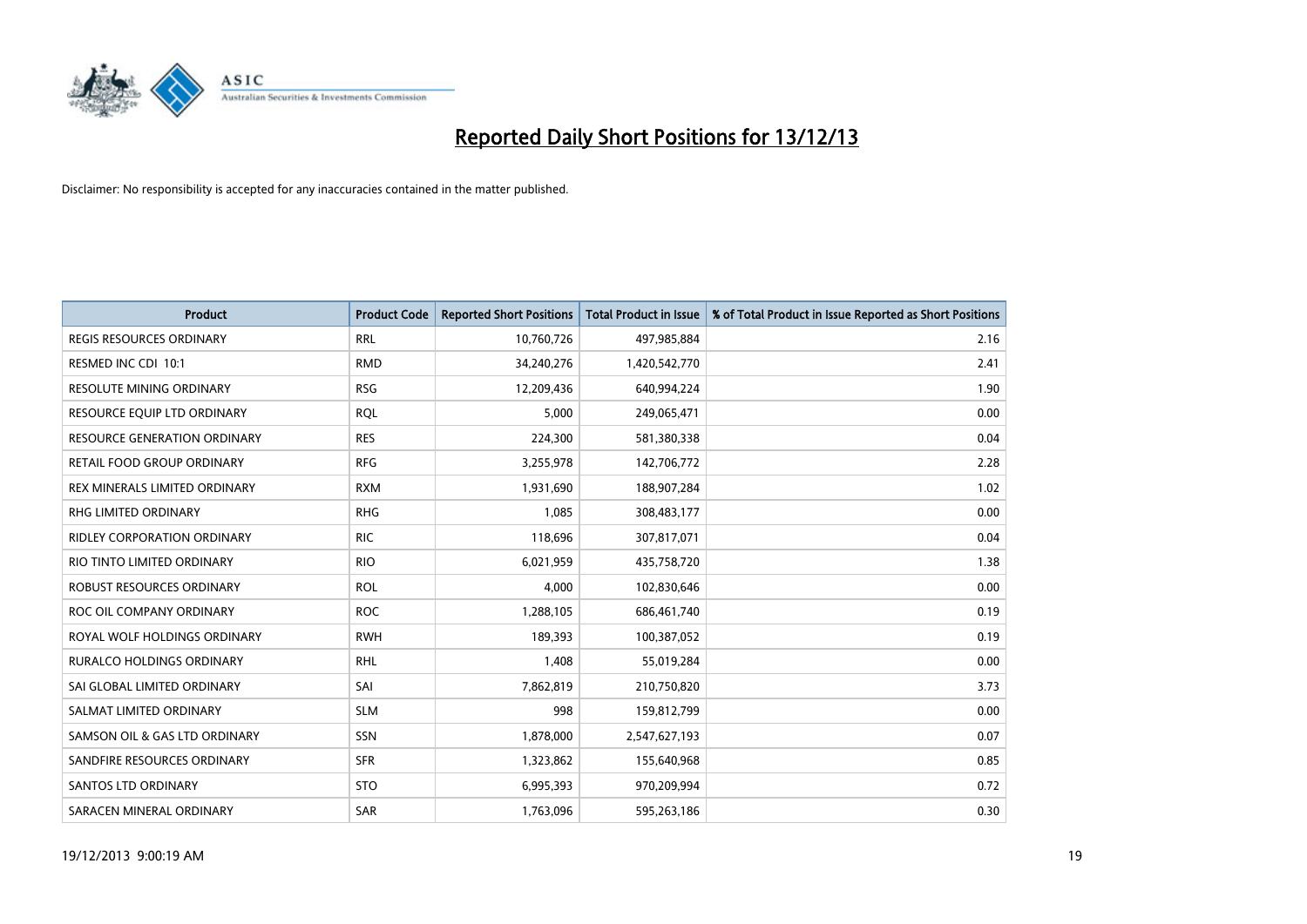

| <b>Product</b>                           | <b>Product Code</b> | <b>Reported Short Positions</b> | <b>Total Product in Issue</b> | % of Total Product in Issue Reported as Short Positions |
|------------------------------------------|---------------------|---------------------------------|-------------------------------|---------------------------------------------------------|
| SCA PROPERTY GROUP STAPLED SECURITIES    | <b>SCP</b>          | 35,982,630                      | 648,628,320                   | 5.55                                                    |
| SEDGMAN LIMITED ORDINARY                 | <b>SDM</b>          | 341,680                         | 223,224,636                   | 0.15                                                    |
| SEEK LIMITED ORDINARY                    | <b>SEK</b>          | 13,850,907                      | 339,132,780                   | 4.08                                                    |
| SELECT HARVESTS ORDINARY                 | <b>SHV</b>          | 47,287                          | 57,815,720                    | 0.08                                                    |
| SENEX ENERGY LIMITED ORDINARY            | <b>SXY</b>          | 6,557,917                       | 1,144,008,917                 | 0.57                                                    |
| SERVCORP LIMITED ORDINARY                | SRV                 | 499                             | 98,432,275                    | 0.00                                                    |
| SERVICE STREAM ORDINARY                  | SSM                 | 100                             | 284,443,570                   | 0.00                                                    |
| SEVEN GROUP HOLDINGS ORDINARY            | <b>SVW</b>          | 4,406,042                       | 308,160,281                   | 1.43                                                    |
| SEVEN WEST MEDIA LTD ORDINARY            | <b>SWM</b>          | 7,495,055                       | 999,160,872                   | 0.75                                                    |
| SIGMA PHARMACEUTICAL ORDINARY            | <b>SIP</b>          | 4,367,713                       | 1,125,275,419                 | 0.39                                                    |
| SILEX SYSTEMS ORDINARY                   | <b>SLX</b>          | 2,677,774                       | 170,297,752                   | 1.57                                                    |
| SILVER CHEF LIMITED ORDINARY             | SIV                 | 11,268                          | 29,333,629                    | 0.04                                                    |
| SILVER LAKE RESOURCE ORDINARY            | <b>SLR</b>          | 18,133,568                      | 437,594,758                   | 4.14                                                    |
| SIMS METAL MGMT LTD ORDINARY             | SGM                 | 9,415,698                       | 204,434,248                   | 4.61                                                    |
| SINGAPORE TELECOMM. CHESS DEPOSITARY INT | SGT                 | 5,285,504                       | 157,696,918                   | 3.35                                                    |
| SINO GAS ENERGY ORDINARY                 | <b>SEH</b>          | 317,897                         | 1,453,304,154                 | 0.02                                                    |
| SIRIUS RESOURCES NL ORDINARY             | <b>SIR</b>          | 10,156,726                      | 261,930,167                   | 3.88                                                    |
| SIRTEX MEDICAL ORDINARY                  | <b>SRX</b>          | 466,639                         | 56,108,439                    | 0.83                                                    |
| SKILLED GROUP LTD ORDINARY               | <b>SKE</b>          | 4,557,524                       | 233,871,364                   | 1.95                                                    |
| <b>SKY NETWORK ORDINARY</b>              | <b>SKT</b>          | 80,200                          | 389,139,785                   | 0.02                                                    |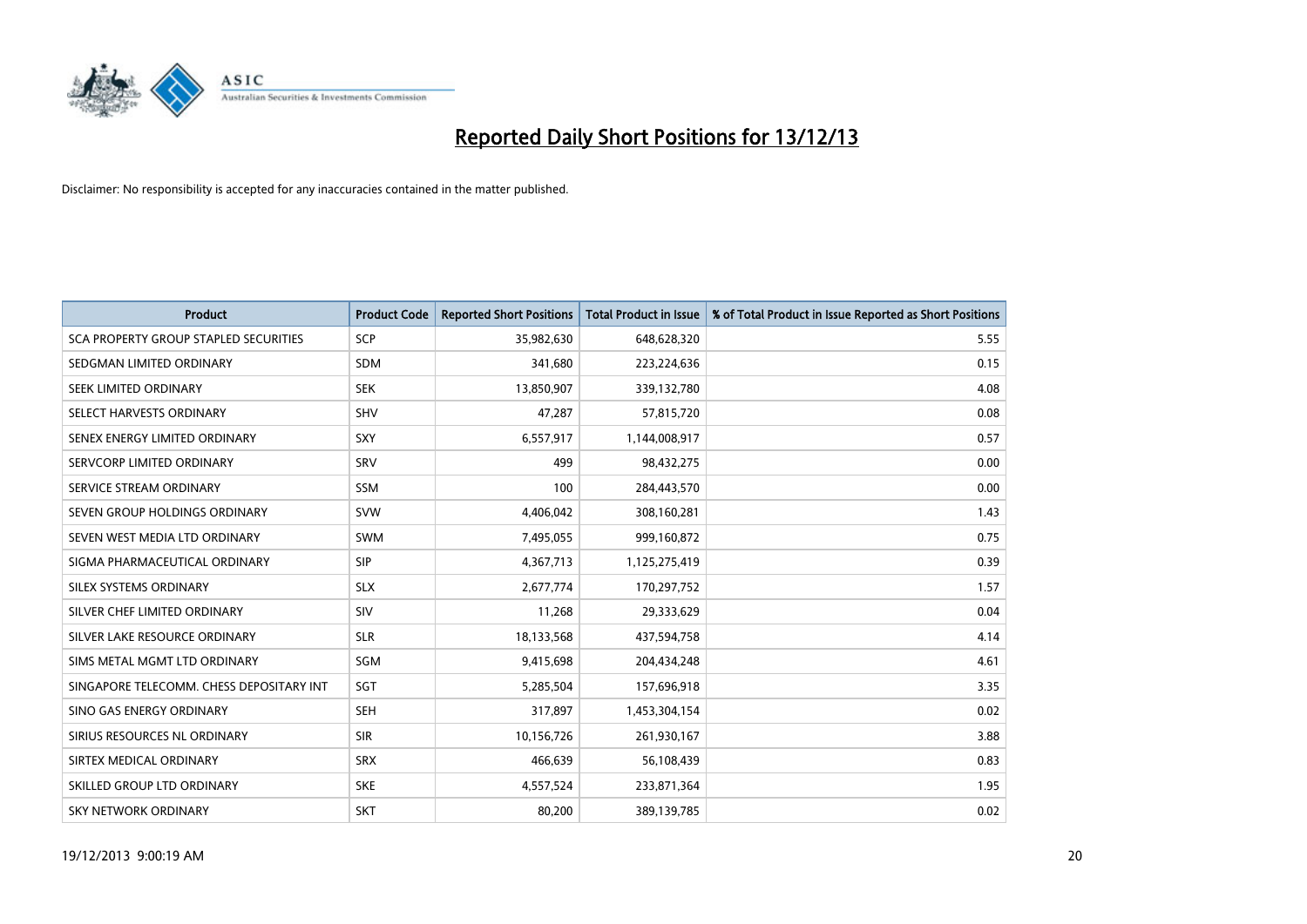

| <b>Product</b>                           | <b>Product Code</b> | <b>Reported Short Positions</b> | <b>Total Product in Issue</b> | % of Total Product in Issue Reported as Short Positions |
|------------------------------------------|---------------------|---------------------------------|-------------------------------|---------------------------------------------------------|
| SKYCITY ENT GRP LTD ORDINARY             | <b>SKC</b>          | 79,772                          | 580,016,676                   | 0.01                                                    |
| <b>SLATER &amp; GORDON ORDINARY</b>      | SGH                 | 31,130                          | 202,481,656                   | 0.02                                                    |
| SMS MANAGEMENT, ORDINARY                 | <b>SMX</b>          | 4,147,072                       | 70,099,763                    | 5.92                                                    |
| SONIC HEALTHCARE ORDINARY                | SHL                 | 4,754,075                       | 400,511,056                   | 1.19                                                    |
| SOUL PATTINSON (W.H) ORDINARY            | SOL                 | 109,564                         | 239,395,320                   | 0.05                                                    |
| SOUTH BOULDER MINES ORDINARY             | <b>STB</b>          | $\mathbf{1}$                    | 128,027,826                   | 0.00                                                    |
| SP AUSNET STAPLED SECURITIES             | <b>SPN</b>          | 44,752,938                      | 3,376,325,523                 | 1.33                                                    |
| SPARK INFRASTRUCTURE STAPLED NOTE & UNIT | SKI                 | 50,212,575                      | 1,326,734,264                 | 3.78                                                    |
| SPDR 200 FUND ETF UNITS                  | <b>STW</b>          | 81,100                          | 44,078,688                    | 0.18                                                    |
| SPDR 200 RESOURCES ETF UNITS             | <b>OZR</b>          | 66,188                          | 1,501,132                     | 4.41                                                    |
| SPDR SMALL ORDS ETF UNITS                | SSO                 | 199,018                         | 800,855                       | 24.85                                                   |
| SPECIALTY FASHION ORDINARY               | <b>SFH</b>          | 50,069                          | 192,236,121                   | 0.03                                                    |
| ST BARBARA LIMITED ORDINARY              | <b>SBM</b>          | 22,645,275                      | 488,074,077                   | 4.64                                                    |
| STARPHARMA HOLDINGS ORDINARY             | SPL                 | 14,619,350                      | 284,574,948                   | 5.14                                                    |
| STEADFAST GROUP LTD ORDINARY             | <b>SDF</b>          | 1,008,167                       | 500,971,408                   | 0.20                                                    |
| STHN CROSS MEDIA ORDINARY                | SXL                 | 3,463,182                       | 705,099,800                   | 0.49                                                    |
| STOCKLAND UNITS/ORD STAPLED              | SGP                 | 8,466,301                       | 2,305,750,747                 | 0.37                                                    |
| STRAITS RES LTD. ORDINARY                | <b>SRQ</b>          | 31,522                          | 1,164,150,159                 | 0.00                                                    |
| STRIKE ENERGY LTD ORDINARY               | <b>STX</b>          | 5,000                           | 706,519,664                   | 0.00                                                    |
| STW COMMUNICATIONS ORDINARY              | SGN                 | 575,434                         | 403,828,512                   | 0.14                                                    |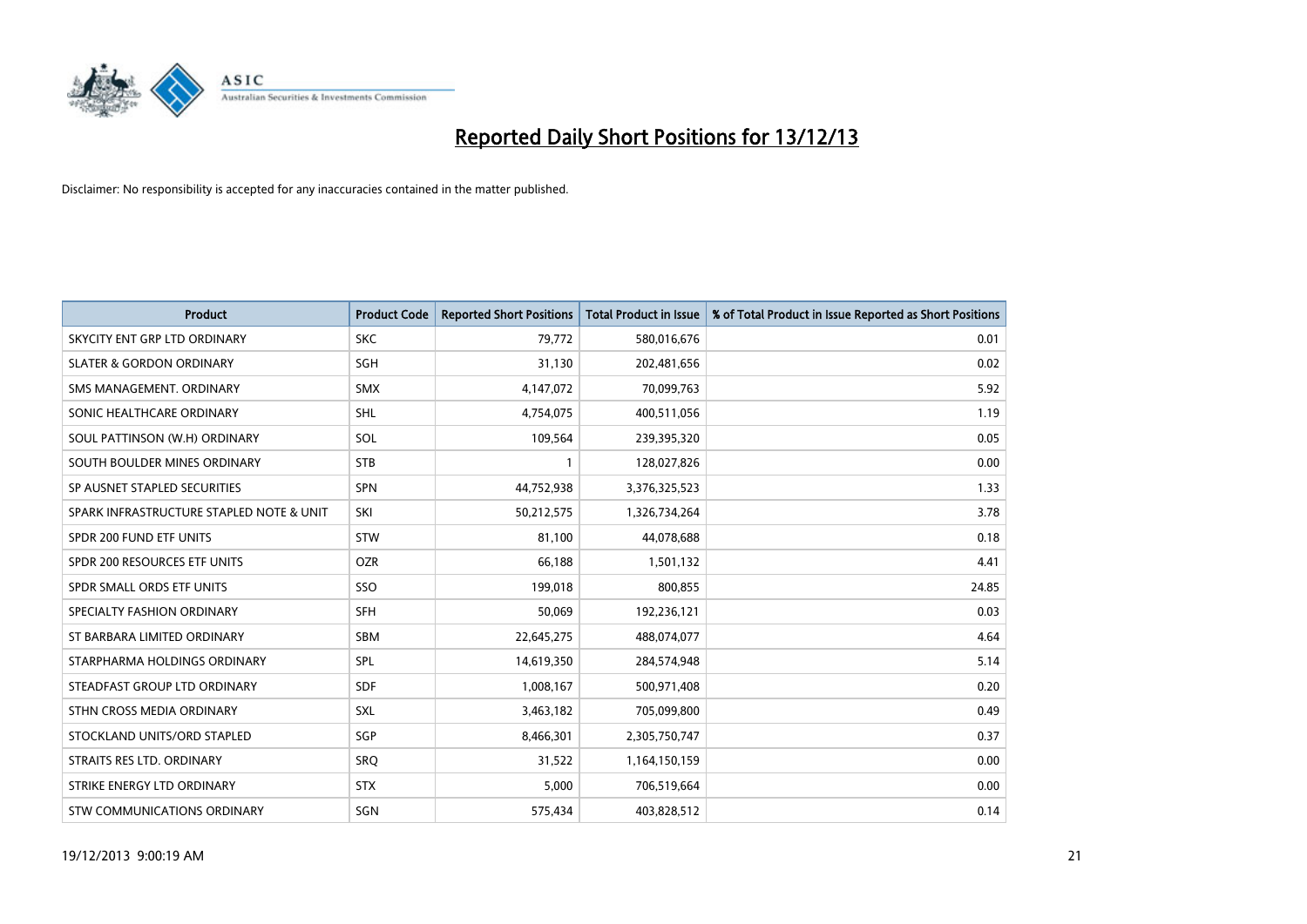

| <b>Product</b>                   | <b>Product Code</b> | <b>Reported Short Positions</b> | <b>Total Product in Issue</b> | % of Total Product in Issue Reported as Short Positions |
|----------------------------------|---------------------|---------------------------------|-------------------------------|---------------------------------------------------------|
| SUNCORP GROUP LTD ORDINARY       | <b>SUN</b>          | 4,244,992                       | 1,286,600,980                 | 0.33                                                    |
| SUNDANCE ENERGY ORDINARY         | <b>SEA</b>          | 401,128                         | 462,611,982                   | 0.09                                                    |
| SUNDANCE RESOURCES ORDINARY      | SDL                 | 51,497,108                      | 3,073,110,985                 | 1.68                                                    |
| SUNLAND GROUP LTD ORDINARY       | <b>SDG</b>          | 78,323                          | 181,710,087                   | 0.04                                                    |
| SUPER RET REP LTD ORDINARY       | SUL                 | 1,026,472                       | 196,731,620                   | 0.52                                                    |
| SYD AIRPORT STAPLED US PROHIBIT. | SYD                 | 16,080,522                      | 2,194,322,759                 | 0.73                                                    |
| SYRAH RESOURCES ORDINARY         | <b>SYR</b>          | 2,595,277                       | 148,410,123                   | 1.75                                                    |
| TABCORP HOLDINGS LTD ORDINARY    | <b>TAH</b>          | 21,413,977                      | 754,274,706                   | 2.84                                                    |
| TANAMI GOLD NL ORDINARY          | <b>TAM</b>          | 678,878                         | 587,548,523                   | 0.12                                                    |
| TAP OIL LIMITED ORDINARY         | <b>TAP</b>          | 230,729                         | 241,608,606                   | 0.10                                                    |
| TASSAL GROUP LIMITED ORDINARY    | <b>TGR</b>          | 31,519                          | 146,507,029                   | 0.02                                                    |
| <b>TATTS GROUP LTD ORDINARY</b>  | <b>TTS</b>          | 10,666,119                      | 1,417,117,821                 | 0.75                                                    |
| TECHNOLOGY ONE ORDINARY          | <b>TNE</b>          | 5,055                           | 307,551,455                   | 0.00                                                    |
| TELECOM CORPORATION ORDINARY     | <b>TEL</b>          | 9,996,873                       | 1,824,093,017                 | 0.55                                                    |
| TELSTRA CORPORATION, ORDINARY    | <b>TLS</b>          | 20,867,440                      | 12,443,074,357                | 0.17                                                    |
| TEN NETWORK HOLDINGS ORDINARY    | <b>TEN</b>          | 151,436,756                     | 2,586,970,845                 | 5.85                                                    |
| TERANGA GOLD CORP CDI 1:1        | <b>TGZ</b>          | 3,819                           | 171,110,480                   | 0.00                                                    |
| TFS CORPORATION LTD ORDINARY     | <b>TFC</b>          | 77,818                          | 282,157,408                   | 0.03                                                    |
| THE REJECT SHOP ORDINARY         | <b>TRS</b>          | 2,198,196                       | 28,826,248                    | 7.63                                                    |
| THORN GROUP LIMITED ORDINARY     | <b>TGA</b>          | 56,579                          | 148,897,155                   | 0.04                                                    |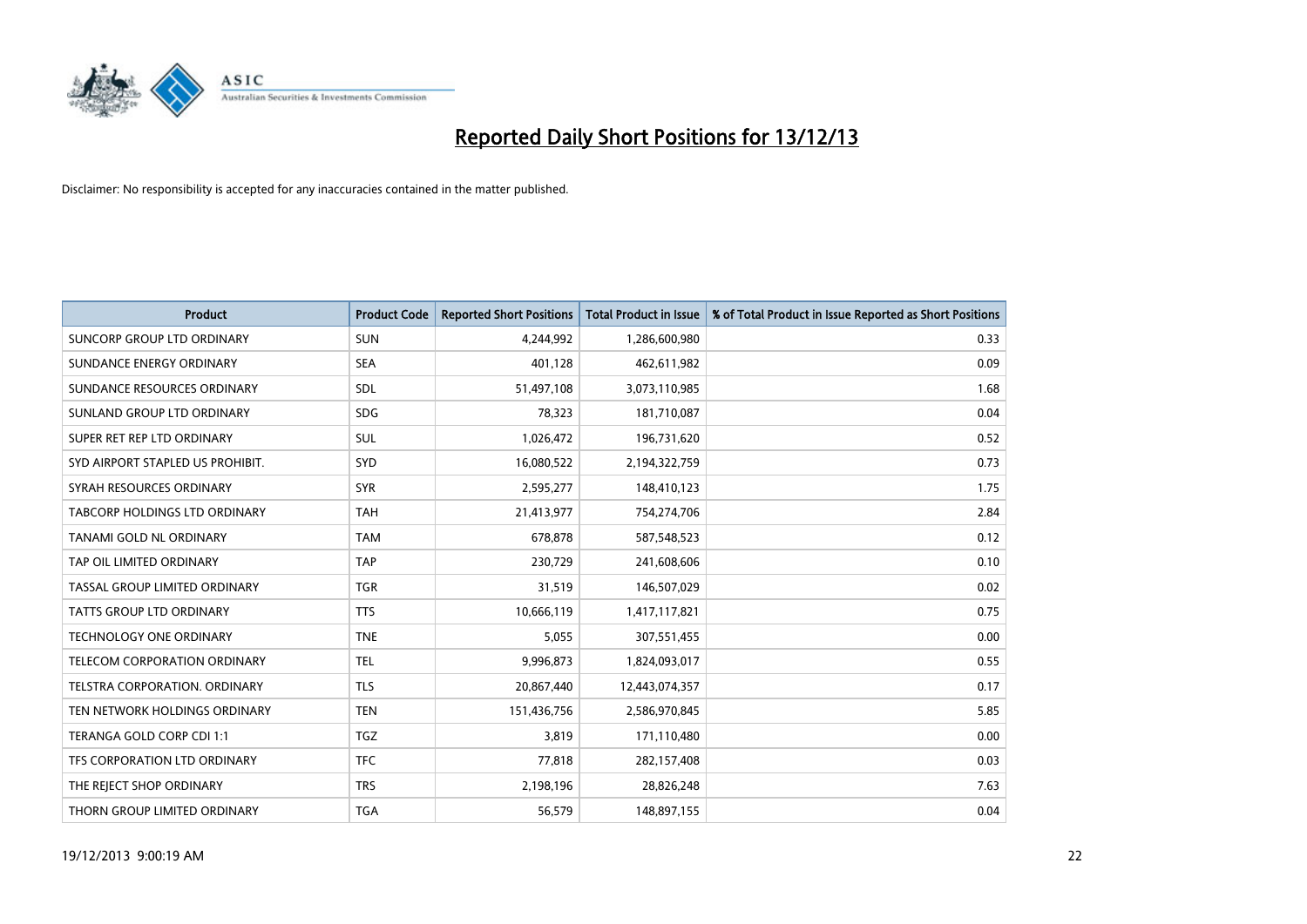

| <b>Product</b>                        | <b>Product Code</b> | <b>Reported Short Positions</b> | <b>Total Product in Issue</b> | % of Total Product in Issue Reported as Short Positions |
|---------------------------------------|---------------------|---------------------------------|-------------------------------|---------------------------------------------------------|
| <b>TIGER RESOURCES ORDINARY</b>       | <b>TGS</b>          | 2,198,516                       | 777,520,269                   | 0.28                                                    |
| TITAN ENERGY SERVICE ORDINARY         | <b>TTN</b>          | 142,644                         | 48,866,894                    | 0.29                                                    |
| TOLL HOLDINGS LTD ORDINARY            | <b>TOL</b>          | 28,340,068                      | 717,133,875                   | 3.95                                                    |
| TORO ENERGY LIMITED ORDINARY          | <b>TOE</b>          | 139,845                         | 1,489,883,453                 | 0.01                                                    |
| TOX FREE SOLUTIONS ORDINARY           | <b>TOX</b>          | 2,063,561                       | 133,242,359                   | 1.55                                                    |
| TPG TELECOM LIMITED ORDINARY          | <b>TPM</b>          | 2,444,655                       | 793,808,141                   | 0.31                                                    |
| TRADE ME GROUP ORDINARY               | <b>TME</b>          | 520,248                         | 396,261,129                   | 0.13                                                    |
| TRANSFIELD SERVICES ORDINARY          | <b>TSE</b>          | 49,210,939                      | 512,457,716                   | 9.60                                                    |
| TRANSPACIFIC INDUST, ORDINARY         | <b>TPI</b>          | 26,488,352                      | 1,578,563,490                 | 1.68                                                    |
| TRANSURBAN GROUP TRIPLE STAPLED SEC.  | <b>TCL</b>          | 1,993,678                       | 1,486,013,648                 | 0.13                                                    |
| TREASURY GROUP ORDINARY               | <b>TRG</b>          | 18,647                          | 23,070,755                    | 0.08                                                    |
| TREASURY WINE ESTATE ORDINARY         | <b>TWE</b>          | 33,550,407                      | 647,227,144                   | 5.18                                                    |
| TROY RESOURCES LTD ORDINARY           | <b>TRY</b>          | 378,966                         | 168,118,378                   | 0.23                                                    |
| TWENTY-FIRST FOX INC A NON-VOTING CDI | <b>FOXLV</b>        | 842,138                         | 9,958,155                     | 8.46                                                    |
| TWENTY-FIRST FOX INC B VOTING CDI     | <b>FOX</b>          | 408,653                         | 212,815,026                   | 0.19                                                    |
| UGL LIMITED ORDINARY                  | UGL                 | 18,380,833                      | 166,511,240                   | 11.04                                                   |
| UXC LIMITED ORDINARY                  | <b>UXC</b>          | 1,126,428                       | 320,551,687                   | 0.35                                                    |
| <b>VEDA GROUP LTD ORDINARY</b>        | <b>VED</b>          | 51,632                          | 842,055,406                   | 0.01                                                    |
| <b>VENTURE MINERALS ORDINARY</b>      | <b>VMS</b>          | 193,000                         | 287,320,170                   | 0.07                                                    |
| VILLA WORLD LTD. ORDINARY             | <b>VLW</b>          | 20,987                          | 93,663,800                    | 0.02                                                    |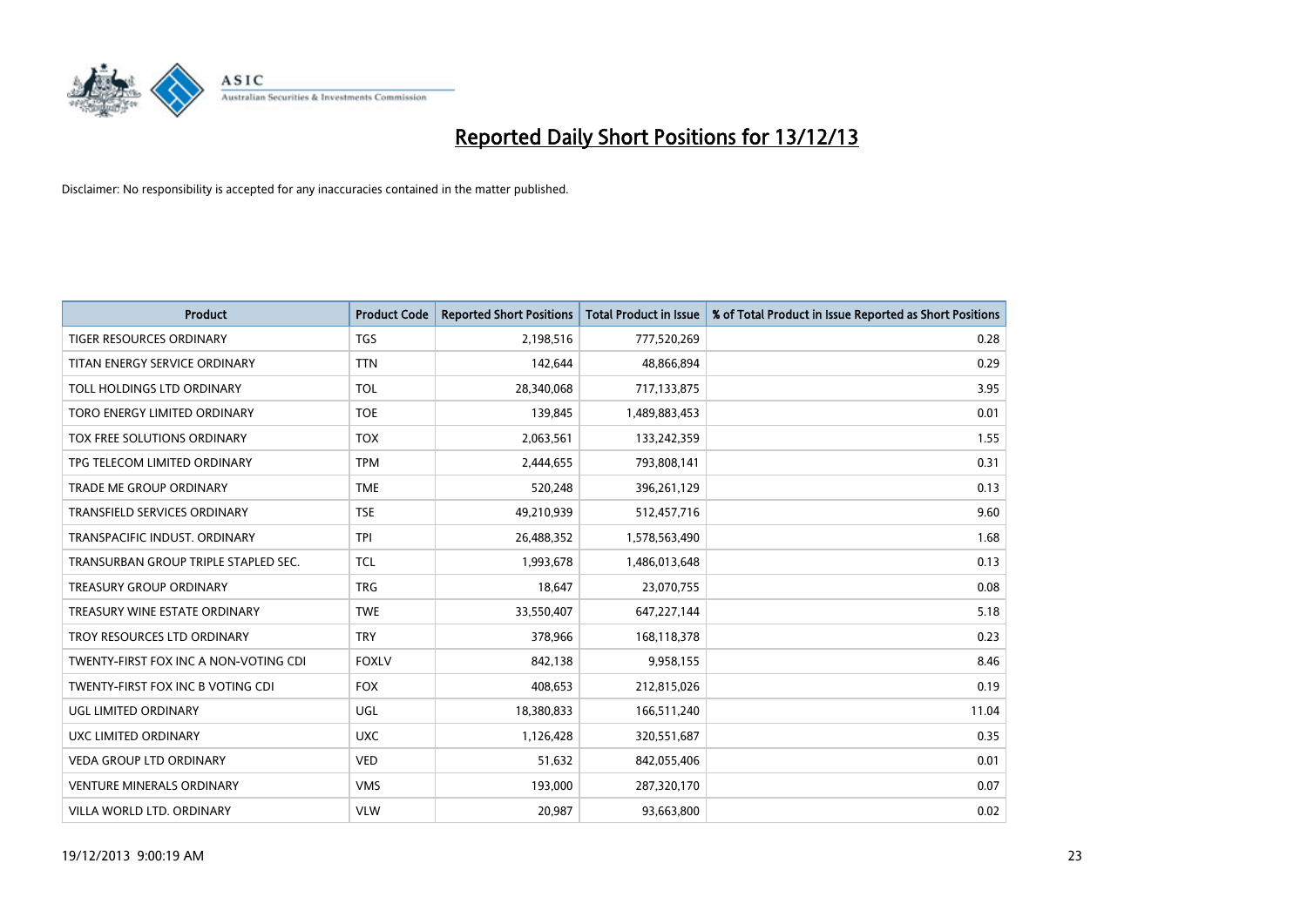

| <b>Product</b>                       | <b>Product Code</b> | <b>Reported Short Positions</b> | <b>Total Product in Issue</b> | % of Total Product in Issue Reported as Short Positions |
|--------------------------------------|---------------------|---------------------------------|-------------------------------|---------------------------------------------------------|
| <b>VILLAGE ROADSHOW LTD ORDINARY</b> | <b>VRL</b>          | 359,470                         | 159,493,510                   | 0.23                                                    |
| <b>VIRGIN AUS HLDG LTD ORDINARY</b>  | <b>VAH</b>          | 123,307,328                     | 3,330,437,000                 | 3.70                                                    |
| <b>VIRTUS HEALTH LTD ORDINARY</b>    | <b>VRT</b>          | 480,462                         | 79,536,601                    | 0.60                                                    |
| VISION EYE INSTITUTE ORDINARY        | VEI                 | 2,211,350                       | 160,759,740                   | 1.38                                                    |
| <b>VOCATION LTD ORDINARY</b>         | <b>VET</b>          | 5,233,297                       | 200,000,000                   | 2.62                                                    |
| <b>VOCUS COMMS LTD ORDINARY</b>      | <b>VOC</b>          | 198,279                         | 80,779,125                    | 0.25                                                    |
| WARRNAMBOOL CHEESE ORDINARY          | <b>WCB</b>          | 39,999                          | 55,969,511                    | 0.07                                                    |
| <b>WATPAC LIMITED ORDINARY</b>       | <b>WTP</b>          | 25                              | 184,332,526                   | 0.00                                                    |
| WEBIET LIMITED ORDINARY              | <b>WEB</b>          | 1,833,082                       | 79,397,959                    | 2.31                                                    |
| WESFARMERS LIMITED ORDINARY          | <b>WES</b>          | 4,673,639                       | 1,143,274,951                 | 0.41                                                    |
| WESTERN AREAS LTD ORDINARY           | <b>WSA</b>          | 23,117,968                      | 196,862,806                   | 11.74                                                   |
| WESTERN DESERT RES. ORDINARY         | <b>WDR</b>          | 2,473,899                       | 498,831,910                   | 0.50                                                    |
| WESTFIELD GROUP ORD/UNIT STAPLED SEC | <b>WDC</b>          | 9,233,407                       | 2,113,501,814                 | 0.44                                                    |
| WESTFIELD RETAIL TST UNIT STAPLED    | <b>WRT</b>          | 29,845,876                      | 2,979,214,029                 | 1.00                                                    |
| <b>WESTPAC BANKING CORP ORDINARY</b> | <b>WBC</b>          | 22,342,763                      | 3,109,048,309                 | 0.72                                                    |
| WHITE ENERGY COMPANY ORDINARY        | <b>WEC</b>          | 10,463                          | 322,974,494                   | 0.00                                                    |
| WHITEHAVEN COAL ORDINARY             | <b>WHC</b>          | 63,616,462                      | 1,025,692,710                 | 6.20                                                    |
| WIDE BAY AUST LTD ORDINARY           | <b>WBB</b>          | 18,073                          | 36,238,600                    | 0.05                                                    |
| WINDIMURRA VANADIUM ORDINARY         | <b>WVL</b>          | 20,461                          | 19,284,366                    | 0.11                                                    |
| WOODSIDE PETROLEUM ORDINARY          | <b>WPL</b>          | 2,774,324                       | 823,910,657                   | 0.34                                                    |